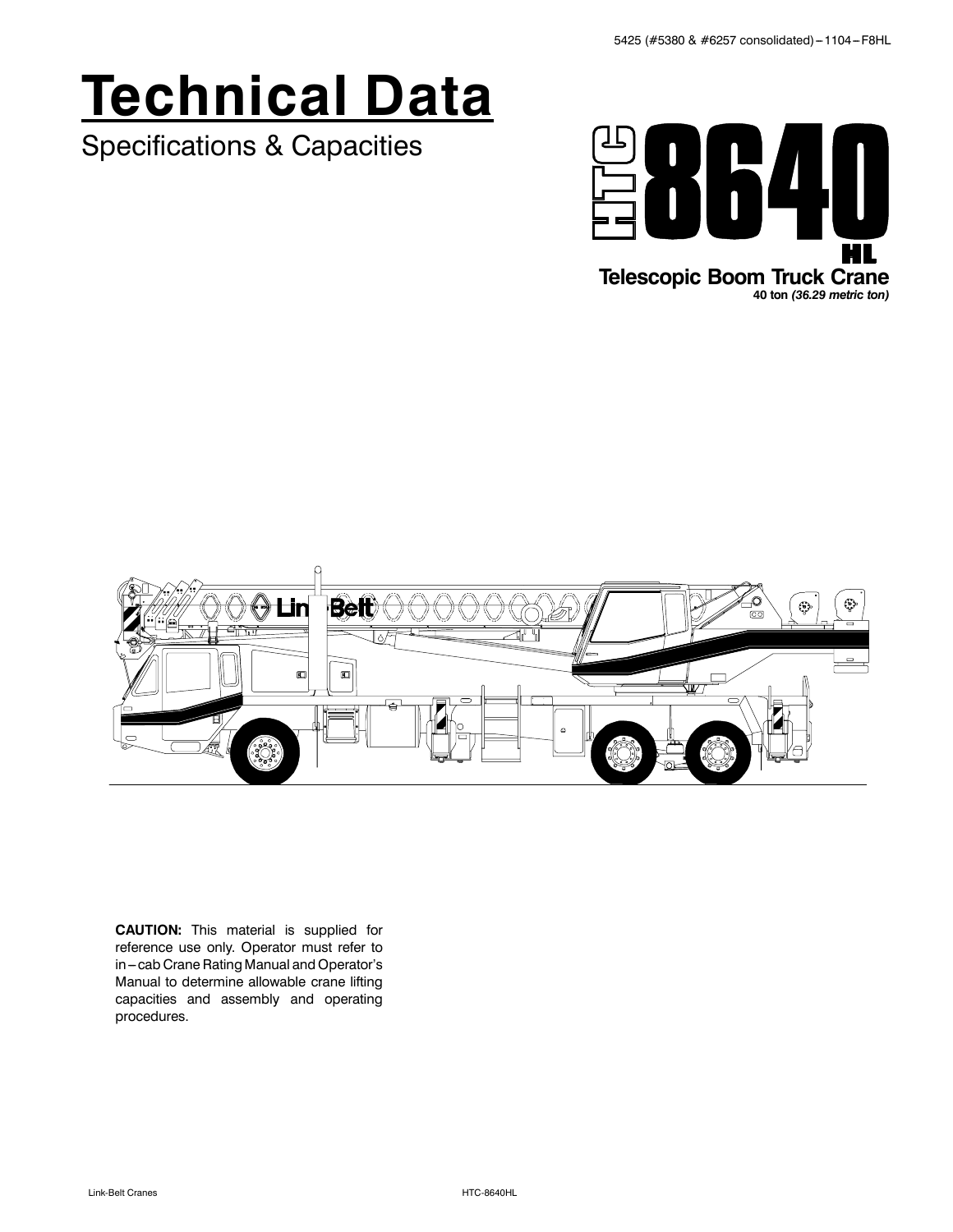5425 (#5380 & #6257 consolidated) - 1104 - F8HL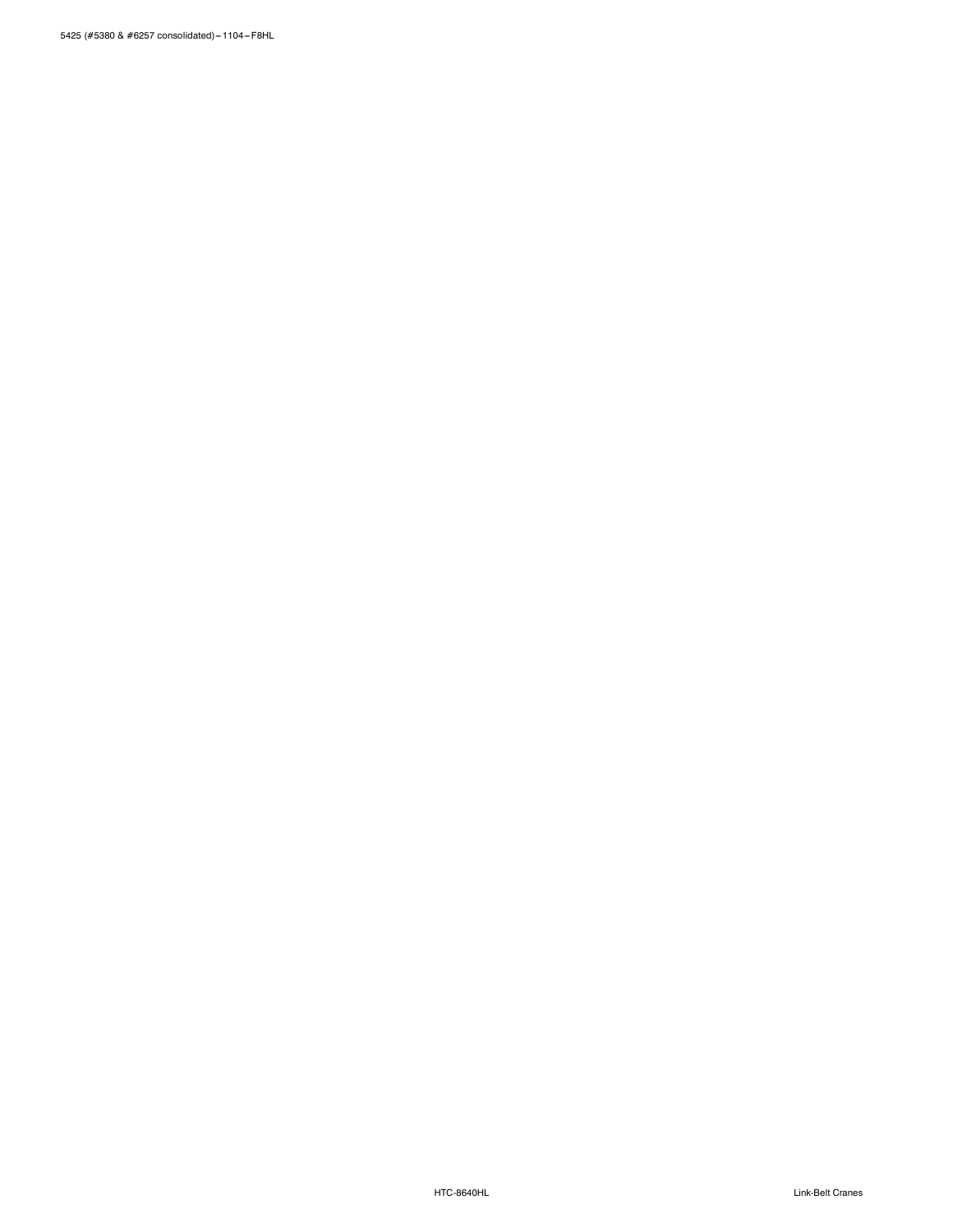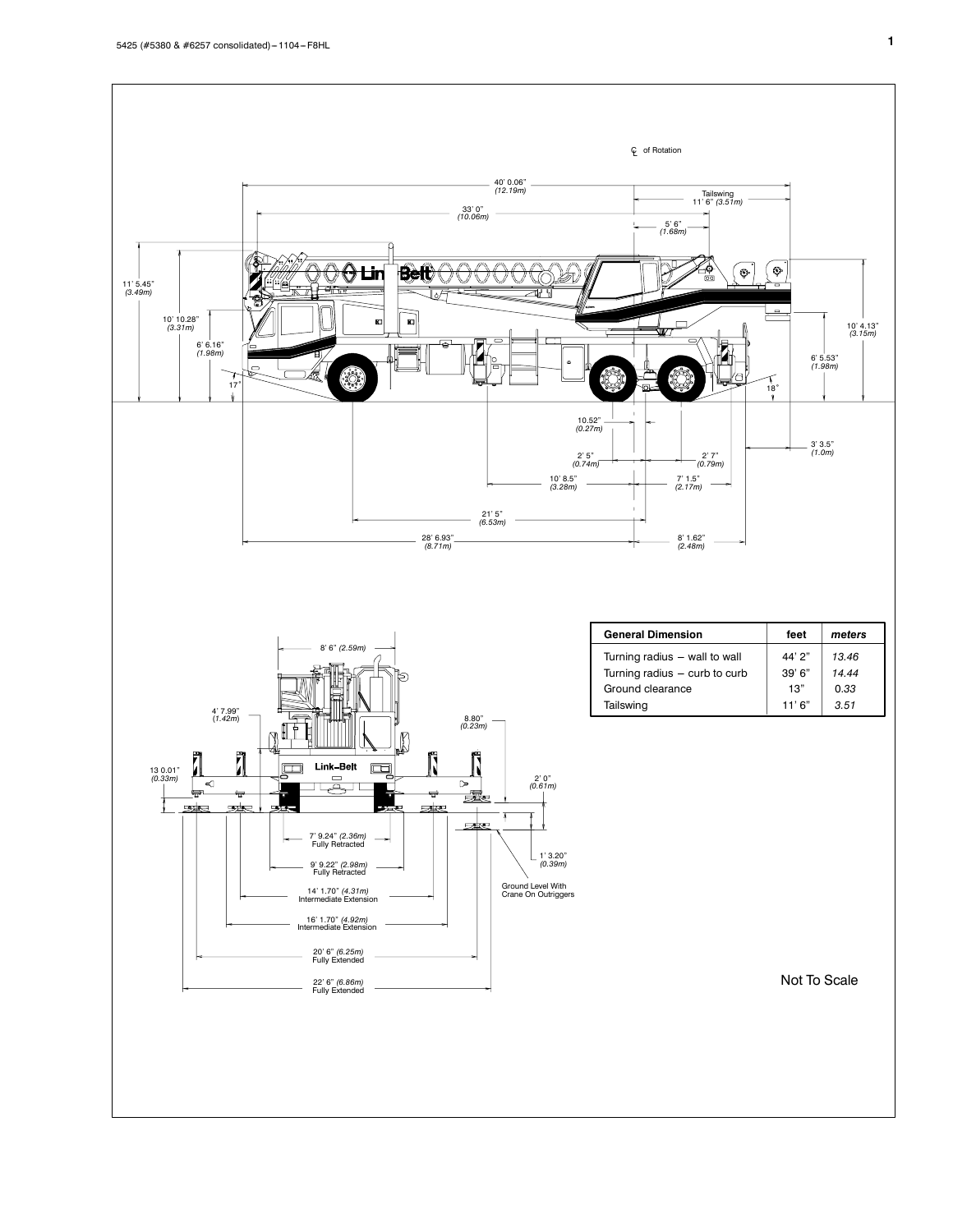# **Upper Structure**

## J **Boom**

#### **Patented Design**

- Boom side plates have diamond shaped impressions for superior strength to weight ratio and 100,000 psi *(689.5mPa)* steel angle chords for lateral stiffness
- Boom telescope sections are supported by top, bottom, and adjustable side wear shoes to prevent metal to metal contact

#### **Boom**

- 33-105 ft (10.06-32.00m) four-section full power boom
- Two mode boom extension
- The basic mode is the full power, synchronized mode of telescoping all sections proportionally to 105 ft *(32.00m)*
- The exclusive "**A-max**" mode (or mode 'A') extends only the inner mid section to 57 ft *(17.37m)* offering increased capaci-
- ties for in-close, maximum capacity picks Mechanical boom angle indicator

#### **Boom Head**

- Four 16.5 in (0.42m) root diameter nylon sheaves to handle up to eight parts of wire rope
- Easily removable wire rope guards
- Rope dead end lugs provided on each side of boom head
- Boom head designed for quick reeve of hook block

#### **Boom Elevation**

- One Link-Belt designed hydraulic cylinder with holding valve and bushing in each end
- Hand control for controlling boom elevation from  $-3°$  to  $+78°$

#### **Optional Auxiliary Lifting Sheave**

- Single 16.5 in (0.42m) root diameter nylon sheave with removable wire rope guard, mounted to boom
- Use with one or two parts of line off the optional front winch
- Does not affect erection of fly or use of main head sheaves for multiple reeving

#### **Optional**

- 25-ton (22.7mt) quick reeve hook block
- $\cdot$  40-ton *(36.3mt)* quick reeve hook block
- $\cdot$  8.5 $-$ ton *(7.7mt)* hook ball
- Boom floodlight

## J **Fly**

#### **Optional**

- 28.5 ft (8.69m) one-piece lattice fly, stowable, offsettable to 2˚, 20˚, and 40˚
- 28.5 -- 51 ft *(8.69 -- 15.54m)* two -- piece (bi -fold) fly, stowable, offsettable to 2˚, 20˚, and  $40$

## ■ Cab and Controls

#### **Environmental Ultra-Cab™**

- Laminated fibrous composite material; isolated from sound with acoustical fabric insulation
- Windows are tinted and tempered safety glass
- Sliding rear and right side windows and  $swing$ -up roof window for maximum visibility and ventilation
- Slide-by-door opens to 3 ft *(0.91m)* width
- Six-way adjustable seat for maximum operator comfort
- Hand-held outrigger controls and sight level bubble located in cab
- Diesel cab heater
	- Pull-out Cabwalk<sup>™</sup> Circulating
- fan Audible swing alarm • Warning horn
- Fire extinguisher Cup holder
	- 12-volt accessory outlet <br>Electric windshield wiper Hand throttle
	- Electric windshield wiper
- Windshield washer Mirrors<br>Top hatch window wiper Dome light
- Top hatch window wiper

#### **Optional**

- Amber strobe light
- Amber rotating beacon
- Hydraulic heater
- Air conditioning

#### **Controls**

- Hydraulic controls (joystick type) for:
- 
- Swing Swing Main winch<br>• Optional auxiliary winch Boom hoist Optional auxiliary winch
- Foot controls for:
- Boom telescope
- Swing brake
- Engine throttle

#### **Optional**

- **Auxiliary winch**
- Single axis controls

#### **Cab Instrumentation**

- Cornerpost-mounted gauges for:
- Hydraulic oil temperature
- Audio/Visual warning system
	- Tachometer · Gil pressure<br>
	Voltmeter · · Fuel
	- Voltmeter
- Water temperature

## **■ Rated Capacity Limiter**

**Microguard 434 Graphic audio-visual** warning system built into dash with antitwo block and function limiters

Operating data available includes:

- Machine configuration.
	- Boom length · Boom angle<br>Head height · Radius of loa
		- Radius of load
	- Allowed load Actual load
- S % of allowed load

Presettable alarms include:

- Maximum and minimum boom angles
- Maximum tip height
- Maximum boom length
- Swing left/right positions
- Operator defined area alarm is standard
- Anti-two block weight designed for quick reeve of hook block

#### **Optional**

- Internal RCL light bar: Visually informs operator when crane is approaching maximum load capacity with a series of three lights; green, yellow, and red
- **External RCL light bar: Visually informs** ground crew when crane is approaching maximum load capacity kickouts and presettable alarms with a series of three lights; green, yellow, and red

#### J **Swing**

- Bi-directional hydraulic swing motor mounted to a planetary reducer for 360° continuous smooth swing at 2.8 rpm
- **Swing park brake** 360°, electric over hydraulic (spring applied, hydraulic released) multi-disc brake mounted on the speed reducer. Operated by toggle switch in overhead control console.
- **Swing brake** 360°, foot operated, hydraulic applied disc brake mounted on the speed reducer
- **Swing lock** Standard; two position travel lock operated from the operator's cab
- **Counterweight** • Standard - Bolted to upper structure frame. 9,700 lb *(4 400kg)* consisting of 4,700 lb *(2 132kg)* base counterweight and 5,000 lb *(2 268kg)* of removable counterweights.

#### **Optional**

• 360° swing lock. Meets New York City requirements.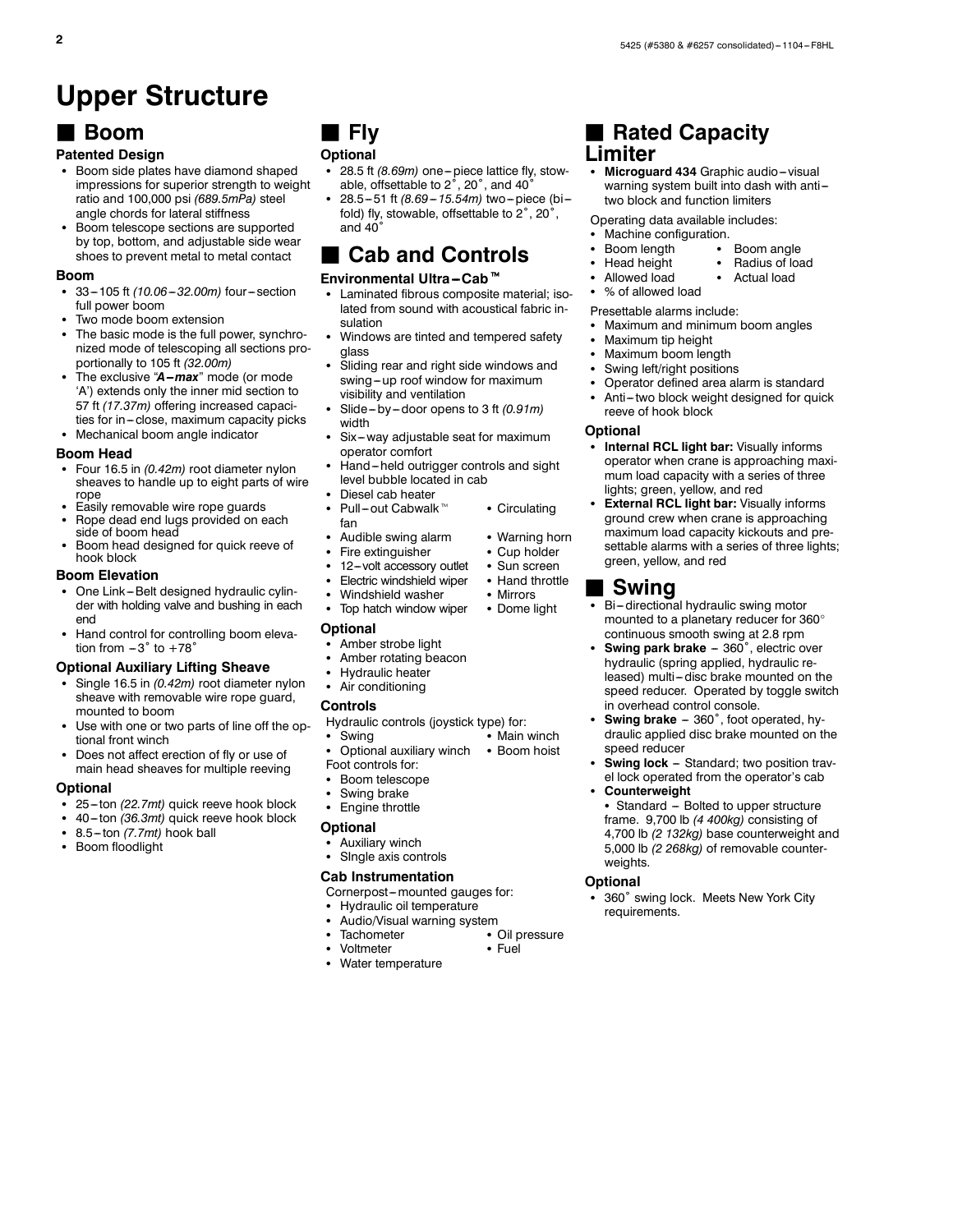## **Hydraulic System**

#### **Main Pump**

- One gear pump with a total of four sections
- Combined pump capacity of 131 gpm *(488Lpm)*
- Powered by carrier engine through power take-off (PTO)
- Spline type pump disconnect, mechanically activated pump disconnect engaged/ disengaged from carrier cab
- Maximum system operating pressure is 3,350 psi *(23 098kPa)*
- O-ring face seals technology used throughout with hydraulic oil cooler standard

#### **Steering / Fifth Outrigger Pump**

Single gear type pump, 6 gpm (23Lpm). Powered by carrier engine through front gear housing

• Max. pump operating pressure is 2,000 psi *(13 790kPa)*. Reservoir --- 131 gal *(507.2L)* capacity. One diffuser for deaeration.

#### **Filtration**

- One 10-micron filter located inside hydraulic reservoir
- Accessible for easy replacement

#### **Control valves**

Five separate pilot operated control valves allow simultaneous operation of all crane functions

## J **Load Hoist System**

#### **Standard**

- 2M main winch with grooved lagging
- Two-speed motor and automatic brake
- Power up/down mode of operation
- Bi-directional piston-type hydraulic motor driven through planetary reduction unit for positive control under all load conditions
- Asynchronous parallel double crossover grooved drums minimize rope harmonic motion
- Pressure compensated winch circuit provides balanced oil flow to both winches for smooth, simultaneous operation
- Rotation resistant wire rope
- Drum rotation indicators

#### **Line Pulls and Speeds**

Maximum available line pull 13,010 lb *(5 901kg)* and maximum line speed of 480 fpm *(146 m/min)* on 10.63 in *(0.27m)* root diameter grooved drum

#### **Optional**

- 2M auxiliary winch with two-speed motor, automatic brake, and winch function lockout. Power up/down modes
- Hoist drum cable followers
- Third wrap indicators

## **Carrier** J **Type**

S 8 ft 6 in *(2.59m)* wide, 257 in *(6.53m)* wheelbase.  $6 \times 4$  drive -- standard.

#### **Frame**

S 100,000 psi *(689.5MPa)* steel, double walled construction with integral 100,000 psi steel outrigger boxes

#### **Optional**

- Carrier mounted storage boxes
- Pintle hook
- Electric and air connections for trailers

## **L** Axles

#### **Front**

• Single, 83.22 in (2.11m) track

#### **Rear**

S Tandem, 73.41 in *(1.86m)* track. 6.17 to 1.0 ratio with interaxle differential with lockout (6.64:1 ratio with automatic transmission)

## J **Suspension**

#### **Front axle**

• Leaf spring suspension

#### **Rear axle**

• Air-ride, bogie-beam type, suspension

## J **Wheels**

#### **Standard**

• Hub piloted aluminum disc

## J **Tires**

#### **Standard Front**

• 425/65R22.5 (Load range "L") single tubeless radials

#### **Standard Rear**

• 12R22.5 (Load range "H") dual tubeless radials

## J **Brakes**

#### **Service**

- Full air brakes on all wheel ends with automatic slack adjustors. Dual circuit with modulated emergency brakes.
	- Front  $-16.5 \times 6$  S Cam brakes
	- $\cdot$  Rear 16.5 x 7 S Cam brakes

#### **Parking/Emergency**

- One spring set, air released chamber per rear axle end
- Parking brake applied with valve mounted on carrier dash
- Emergency brakes apply automatically when air drops below 40 psi *(275.8kPa)* in both systems

## J **Steering**

Sheppard rack and pinion design

#### **Optional**

• Remote drive and steer

## J **Transmission**

#### **Standard**

• Eaton RTX -- 11609B; 9 speeds forward, 2 reverse

### **Optional**

Automatic Allison MD 3066, 65:1 high, 3.49:1 low

#### **Auxiliary**

 $\bullet$  Eaton 2A-92, two speed -- High: 1.0:1 Low: 2.3:1 (with automatic transmission only)

#### J **Electrical**

- Two 12-volt batteries provide 12-volt starting. 160-amp alternator
- 1,400 cold cranking amps available  $\cdot$  12-volt operating system

#### **Lights**

- Four dual beam sealed headlights
- Front, side, and rear directional signals
- Stop, tail and license plate lights
- Rear and side clearance lights
- Hazard warning lights

## **Outriggers**

- Three position operation capability Four hydraulic, telescoping beam and jack
- outriggers Vertical jack cylinders equipped with integral holding valve
- S Beams extend to 20 ft 6 in *(6.25m)* centerline-to-centerline and retract to within 8 ft 6 in *(2.59m)* overall width
- Equipped with stowable, lightweight 24 in *(0.61m)* diameter aluminum floats
- Standard fifth outrigger, 16 in (0.41m) self storing steel pad is operable from ground or operator's cab
- Hand-held controls and sight level bubble located on carrier deck

#### **Confined Area Lifting Capacities (CALC**t**) System**

- The crane is operational in one of the three outriggers positions and operational in confined areas in two positions (intermediate and full retraction. The three outrigger positions are:
- Full extension -- 20 ft 6 in *(6.25m)*
- Intermediate position  $-14$  ft 1.70 in  $(4.31m)$

Capacities are available with the outrigger beams in the intermediate and full retrac-

Full retraction -- 7 ft 9.24 in *(2.36m)* 

When the outrigger position levers (located on the outrigger beams) are engaged, the operator can set the crane in the intermediate or full retraction outrigger position without having to leave the cab

tion positions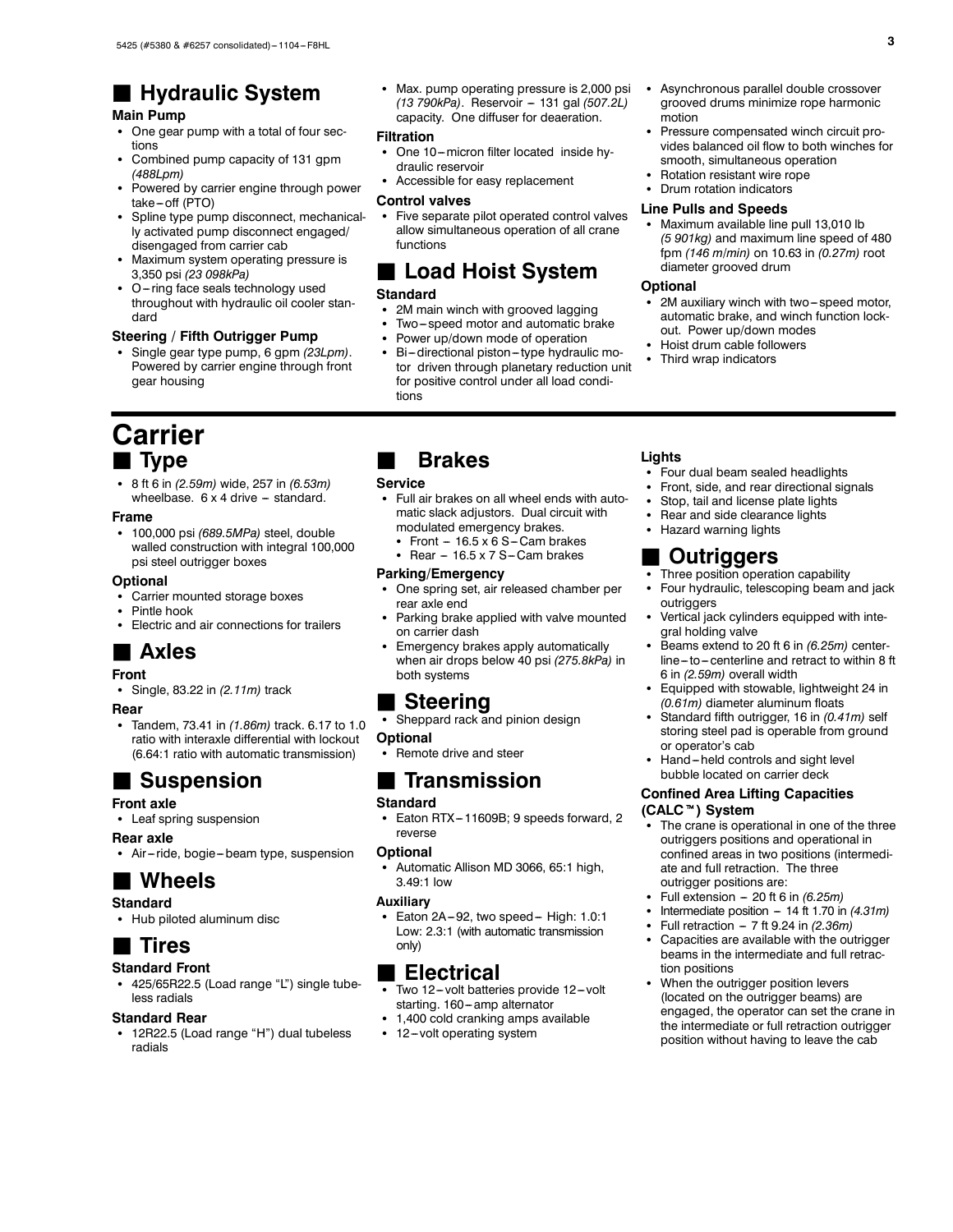## **Carrier Cab**

One-man cab of laminated fibrous composite material acoustical insulation with cloth covering

#### **Equipped with:**

- Air-ride, six-way adjustable operator's seat
- Four-way adjustable tilting and lockable steering wheel
- Door and windows locks
- Left-hand and right-hand rear view mirrors
- Sliding right-hand and rear tinted windows
- Roll up/down left-hand tinted window
- Desiccant-type air dryer<br>• Steps to upper lower cab
- Steps to upper, lower cab and rear carrier
- 120-volt electric engine block heate
- Back-up warning alarm
- Tow hooks and shackles<br>• Aluminum fenders with a
- Aluminum fenders with ground control outriggers
- Electric windshield wiper and washer
- Travel lights Horn<br>• Fire extinguisher Ashtray
- $\cdot$  Fire extinguisher
- 36,000 BTU heater Defroster • Dome light • Cruise control
- 
- Mud flaps

#### **Optional**

- Rotating Beacon
- Amber Strobe Light
- Air conditioning

#### **Cab instrumentation**

- Illuminated instrument panel speedometer
- Tachometer Hourmeter
	-
- Fuel gauge Fuses<br>• Oil pressure gauge Odometer • Oil pressure gauge •
- $\bullet$  Turn signal indicator  $\bullet$  Voltmeter
- Water temperature gauge
- Front and rear air pressure gauges
- Audio/visual warning system
- Automotive type ignition

## **Carrier Speeds** (Manual Transmission - Standard tires)

| Gear         |       |       |       | High  |       |       |          | Low   |      |       | Hi Rev. | Lo Rev. | Low Rev. @700<br>rpm | Low @700 rpm |
|--------------|-------|-------|-------|-------|-------|-------|----------|-------|------|-------|---------|---------|----------------------|--------------|
|              |       |       |       | ⌒     |       |       | $\Omega$ |       |      | LOW   | Rev.    | Rev.    | Low Rev.             | Low          |
| Ratio        |       | 0.73  | .00   | .38   | .95   | 2.79  | 3.83     | 5.28  | 7.47 | 12.57 | 3.43    | 13.14   | 13.14                | 12.57        |
|              | mph   | 57.92 | 42.28 | 30.64 | 21.68 | 15.15 | 11.04    | 8.01  | 5.66 | 3.36  | 12.33   | 3.22    | 1.07                 | 1.12         |
| <b>Speed</b> | km/hr | 93.42 | 68.19 | 49.42 | 35.00 | 24.44 | 17.81    | 12.92 | 9.13 | 5.42  | 19.89   | 5.42    | 1.72                 | 1.64         |

## **Engine**

| Engine - standard  | <b>Cummins ISL 330 with Jake Brake</b>     |
|--------------------|--------------------------------------------|
| Cylinders - cycle  | 6/4                                        |
| Bore               | 4.49 in (114mm)                            |
| Stroke             | 5.69 in (145mm)                            |
| Displacement       | 540 cu. in. (8 849cm <sup>3</sup> )        |
| Maximum brake hp.  | 345 @ 1,900 rpm; 330 @ 2,100 rpm           |
| Peak torque        | 1,150 ft lb (1 559.2J) @ 1,300 - 1,400 rpm |
| Electric system    | 12-volt neg. ground / 12 volt starting     |
| Fuel capacity      | 75 gallons (284L)                          |
| Alternator         | 12 volt, 160 amps                          |
| Crankcase capacity | 29 gt (28L)                                |

## J **Axle Loads**

| Base machine with standard $33-105$ ft (10.06 - 32.00m) four section boom, 2M main winch  | $G.V.W.$ m |        |                   |         | <b>Upper Facing Front</b> |                  |
|-------------------------------------------------------------------------------------------|------------|--------|-------------------|---------|---------------------------|------------------|
| with 2-speed hoisting and power up/down, 450 ft (137m), 5/8 in (19mm) wire rope, 8 x 4,   |            |        | <b>Front Axle</b> |         |                           | <b>Rear Axle</b> |
| 8.5 ft (2.59m) carrier with Cummins ISL 330 Engine, 75 gal (284L) fuel, aluminum fenders, | Ib         | kg     | Ib                | kg      | Ib                        | kg               |
| and 9,700 lb (4 400kg) counterweight.                                                     | 62,185     | 28 207 | 16,677            | 7 5 6 5 | 45,508                    | 20 642           |
| Left side carrier aluminum storage box                                                    | 57         | 26     | 14                | 6       | 43                        | 20               |
| Right side carrier aluminum storage box                                                   | 57         | 26     | 14                | 6       | 43                        | 20               |
| Six-speed automatic transmission and two-speed auxiliary transmission with engine brake   | 576        | 261    | 223               | 101     | 353                       | 160              |
| Air conditioning - Carrier cab                                                            | 124        | 56     | 135               | 61      | $-11$                     | $-5$             |
| Pintle hook w/air and electrical hook-ups                                                 | 32         | 15     | -9                | $-4$    | 41                        | 19               |
| Driver in carrier cab                                                                     | 200        | 91     | 236               | 107     | $-36$                     | $-16$            |
| Cab heater assembly (hydraulic)                                                           | 110        | 50     | -8                | $-4$    | 118                       | 5                |
| Air conditioning - Operator cab                                                           | 315        | 143    | $-35$             | $-16$   | 350                       | 159              |
| Rear winch roller                                                                         | 77         | 35     | $-31$             | $-14$   | 108                       | 49               |
| Front winches with two speeds and 450 ft (137.2m) of wire rope                            | 312        | 141    | $-93$             | $-43$   | 405                       | 184              |
| Front winch roller                                                                        | 77         | 35     | $-22$             | $-10$   | 99                        | 45               |
| Remove rear winch rope (450 ft)                                                           | $-365$     | $-166$ | 161               | 73      | $-526$                    | $-239$           |
| Remove front winch rope (450 ft)                                                          | $-365$     | $-166$ | 120               | 54      | $-485$                    | $-220$           |
| 360° Mechanical House Lock                                                                | 60         | 27     | $-2$              | $-1$    | 62                        | 28               |
| Fly brackets to boom base section for fly options                                         | 116        | 53     | 62                | 28      | 54                        | 24               |
| 28.5 ft (8.69m) offsettable fly w/ATB weight (stowed)                                     | 1,184      | 537    | 839               | 381     | 345                       | 156              |
| $28.5-51$ ft (8.69 - 15.54m) offsettable fly w/ATB weight (stowed)                        | 1,757      | 797    | 1,141             | 518     | 616                       | 279              |
| Floodlight to front of boom base section                                                  | 10         | 5      | 13                | 6       | $-3$                      | $-1$             |
| 25-ton (22.7mt) hook block stowed behind bumper (3-sheaves)                               | 670        | 304    | 784               | 356     | $-114$                    | $-52$            |
| 40-ton (36.3mt) hook block stowed behind bumper (4-sheaves)                               | 780        | 354    | 913               | 414     | $-133$                    | $-60$            |
| Hookball to front bumper                                                                  | 360        | 163    | 421               | 191     | $-61$                     | $-28$            |
| Auxiliary arm w/ATB switch to boomhead                                                    | 110        | 50     | 169               | 69      | $-59$                     | $-20$            |
|                                                                                           |            |        |                   |         |                           |                  |

 $\Box$  Adjust gross vehicle weight & axle loading according to component weight. Note: All weights are  $\pm$  3%

| Axle  | Maximum Load @ 65 mph $(105km/h)$                     |
|-------|-------------------------------------------------------|
| Front | 22,700 lb $(10\ 297kg)$ - aluminum disc wheels        |
| Rear  | 47,250 lb $(21\ 432\text{kg})$ – aluminum disc wheels |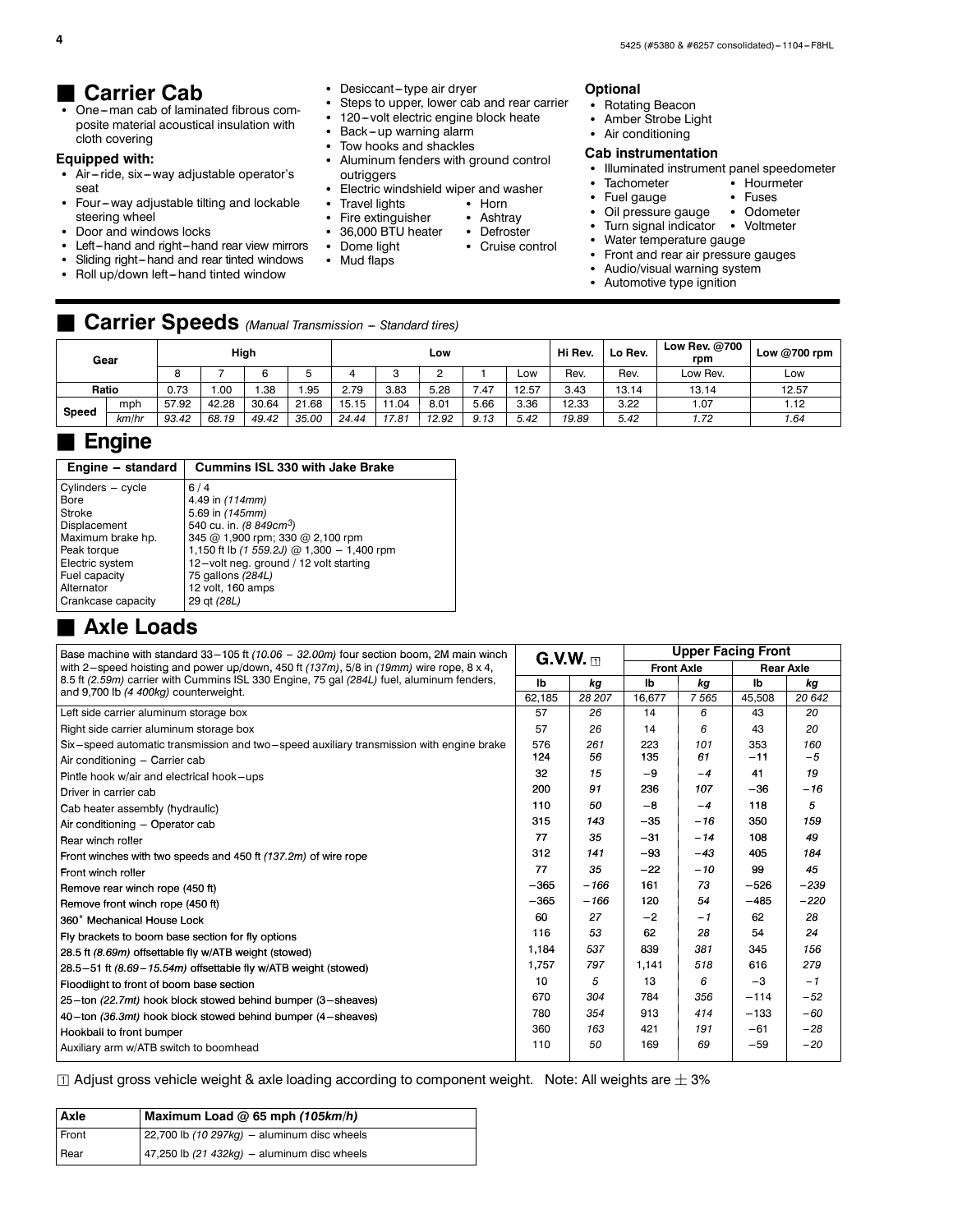## **WARNING** W

**READ AND UNDERSTAND THE OPERATOR'S AND SAFETY MANUALS AND THE FOLLOWING INSTRUCTIONS AND RATED LIFTING CAPACITIES BEFORE OPERATING THE CRANE. OPERATION WHICH DOES NOT FOLLOW THESE INSTRUCTIONS MAY RESULT IN AN ACCIDENT**.

## **OPERATING INSTRUCTIONS GENERAL:**

- 1. Rated lifting capacities in pounds as shown on lift charts pertain to this crane as originally manufactured and normally equipped. Modifications to the crane or use of optional equipment other than that specified can result in a reduction of capacity.
- 2. Construction equipment can be dangerous if improperly operated or maintained. Operation and maintenance of this crane must be in compliance with the information in the Operator's, Parts, and Safety Manuals supplied with this crane. If these manuals are missing, order replacements through the distributor.
- 3. The operator and other personnel associated with this crane shall read and fully understand the latest applicable American National Standards ASME B30.5 <sup>2.</sup> safety standards for cranes.
- 4. The rated lifting capacities are based on crane standing level on firm supporting surface.

## **SET UP:**

- 1. The crane shall be leveled on a firm supporting surface. Depending on the nature of the supporting surface, it may be necessary to have structural supports under the outrigger pontoons or tires to spread the load to a larger bearing surface.
- 2. When making lifts on outriggers, all tires must be free of supporting surface. All outrigger beams must be extended to the same length; fully retracted, intermediate extended, or fully extended. The front bumper outrigger must be properly extended.
- 3. When making lifts on tires, they must be inflated to the recommended pressure. (See Operation note 20 and Tire Inflation.)
- 4. Before swinging boom to over side position on tires, boom sections must be fully retracted not exceeding a 72\_ boom angle.
- 5. For required parts of line, see Wire Rope Capacity and Winch Performance.
- 6. Before setting up on intermediate outriggers, retracted outriggers, or tires, refer to Working Range Diagrams and rated lifting capacities to determine allowable crane configurations.

## **OPERATION:**

- 1. Rated lifting capacities at rated radius shall not be exceeded. Do not tip the crane to determine allowable loads. For concrete bucket operation, weight of bucket and load shall not exceed 80% of rated lifting capacities. For clamshell bucket operation, weight of bucket and bucket contents is restricted to a maximum weight of 6,000 pounds or 80% of rated lifting capacity, whichever is less. For magnet operation, weight of magnet and load is restricted to a maximum weight of 6,000 pounds or 80% of rated lifting capacity, whichever is less. For clamshell and magnet operation, maximum boom length is restricted to 50 ft and the boom angle is restricted to a minimum of 35 degrees. Lifts with either fly erected is prohibited for both clam and magnet operation.
- Rated lifting capacities shown on fully extended outriggers do not exceed 85% of the tipping loads. Rated lifting capacities shown on intermediate extended or fully retracted outriggers are determined by the formula, rated load = (tipping load  $-0.1$  X load factor)/1.25. Rated lifting capacities shown on tires do not exceed 75% of the tipping loads. Tipping loads are determined by SAE crane stability test code  $J - 765.$
- 3. Rated lifting capacities in the shaded areas are based on structural strength or hydraulic limitations and have been tested to meet minimum requirements of  $SAE$  J $-1063$

cantilevered boom crane structures-method of test. The rated lifting capacities in non-shaded areas are based on stability ratings. Some capacities are limited by a maximum obtainable  $78^\circ$  boom angle.

4. Rated lifting capacities include the weight of the hook ball/block, slings, bucket, magnet and auxiliary lifting devices. Their weights must be subtracted from the listed rated capacity to obtain the net load which can be lifted. Rated lifting capacities include the deduct for either fly stowed on the base of the boom. For deducts of either fly erected, but not used, see Capacity Deductions For Auxiliary Load Handling Equipment.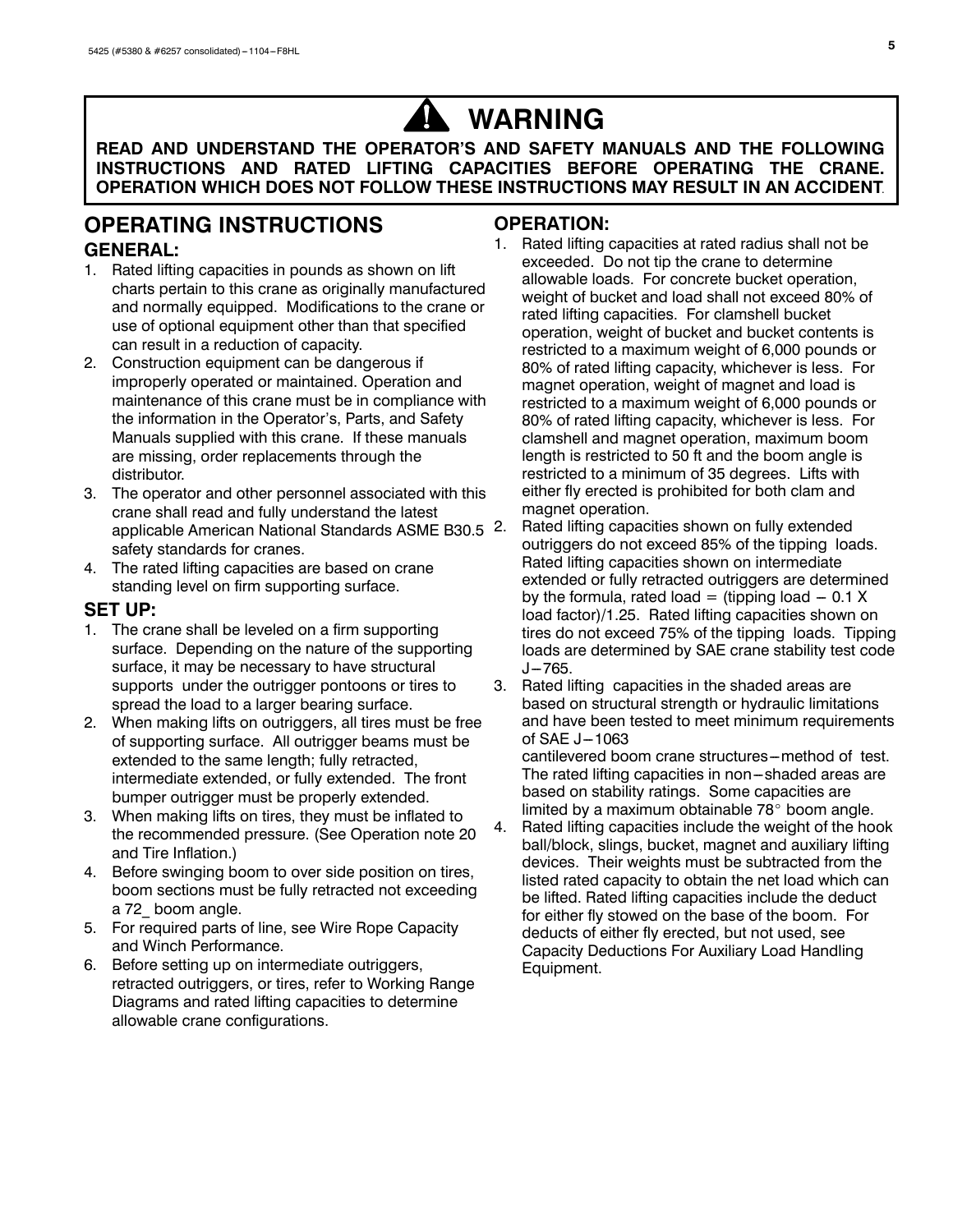- 5. Rated lifting capacities are based on freely suspended loads. No attempt shall be made to move a load horizontally on the ground in any direction.
- 6. Rated lifting capacities are for lift crane service only.
- 7. Do not operate at radii or boom lengths (minimum or maximum) where capacities are not listed. At these positions, the crane can tip or cause boom failure.
- 8. The maximum loads which can be telescoped are not definable because of variation in loadings and crane maintenance, but it is permissible to attempt retraction and extension within the limits of the applicable load rating chart.
- 9. For main boom capacities when either boom length or radius or both are between values listed, proceed as follows:
	- a.. For boom lengths not listed, use rating for next longer boom length or next shorter boom length, whichever is smaller.
	- b.. For load radii not listed, use rating for next larger radius.
- 10. The user shall operate at reduced ratings to allow for adverse job conditions, such as: soft or uneven ground, out of level conditions, wind, side loads, pendulum action, jerking or sudden stopping of loads, hazardous conditions, experience of personnel, traveling with loads, electrical wires, etc. Side load on boom or fly is dangerous and shall be avoided.
- 11. Rated lifting capacities do not account for wind on suspended load or boom. Rated capacities and boom length shall be appropriately reduced as wind velocity approaches or exceeds 20 mph.
- 12. When making lifts with auxiliary head machinery, the effective length of the boom increases by 2 ft.
- 13. Power sections of boom must be extended in accordance with boom mode "A" or "B". In boom mode "B" all power sections must be extended or retracted equally.
- 14. The least stable rated working area depends on the configuration of the crane set up.
- 15. Rated lifting capacities are based on correct reeving. Deduction must be made for excessive reeving. Any reeving over minimum required (see Wire Rope Capacity) is considered excessive and must be accounted for when making lifts. Use Working Range Diagram to estimate the extra feet of rope then deduct 8. 1 lb. for each extra foot of wire rope before attempting to lift a load.
- 16. The loaded boom angle combined with the boom length give only an approximation of the operating radius. The boom angle, before loading, should be greater to account for deflection. For main boom capacities, the loaded boom angle is for reference only. For fly capacities, the load radius is for reference only.
- 17. For fly capacities with main boom length less than 105 ft and greater than 80 ft, the rated capacities are determined by the boom angle using the 105 ft boom and fly chart. For angles not shown use the next lower boom angle to determine the rated capacity.
- 18. For fly capacities with main boom length less than 80 ft, the rated capacities are determined by the boom angle using the 80 ft boom and fly chart. For angles not shown use the next lower boom angle to determine the rated capacity.
- 19. The 33 ft boom length structural lifting capacities are based on boom fully retracted. If the boom is not fully retracted, do not exceed capacities shown for the 40 ft boom length.
- 20. Rated lifting capacities on tires depend on tire capacity, condition of tires, and tire air pressure. On tire capacities require lifting from main boom head only on a smooth and level surface. The boom must be centered over the rear of the crane with two position travel swing lock engaged and the load must be restrained from swinging. Rated lifting capacities on tires are limited to creep and 2.5 mph speed. For correct tire pressure, see Tire Inflation.

## **DEFINITIONS:**

- 1. Load Radius: Horizontal distance from a projection of the axis of rotation to the supporting surface, before loading, to the center of the vertical hoist line or tackle with load applied.
- 2. Loaded Boom Angle:  $\measuredangle$  The angle between the boom base section and horizontal with freely suspended load at the rated radius.
- 3. Working Area: Area measured in a circular arc about the center line of rotation as shown on the Working Area Diagram.
- 4. Freely Suspended Load: Load hanging free with no direct external force applied except by the hoist line.
- 5. Side Load: Horizontal side force applied to the lifted load either on the ground or in the air.
- 6. No Load Stability Limit: The radius or boom angle beyond which it is not permitted to position the boom because the crane can overturn without any load on the hook.
- 7. Load Factor: Load applied at the boom tip which gives the same moment effect as the boom mass. Creep: Crane movement not exceeding 200 ft in a 30 minute period and 1 mph maximum speed.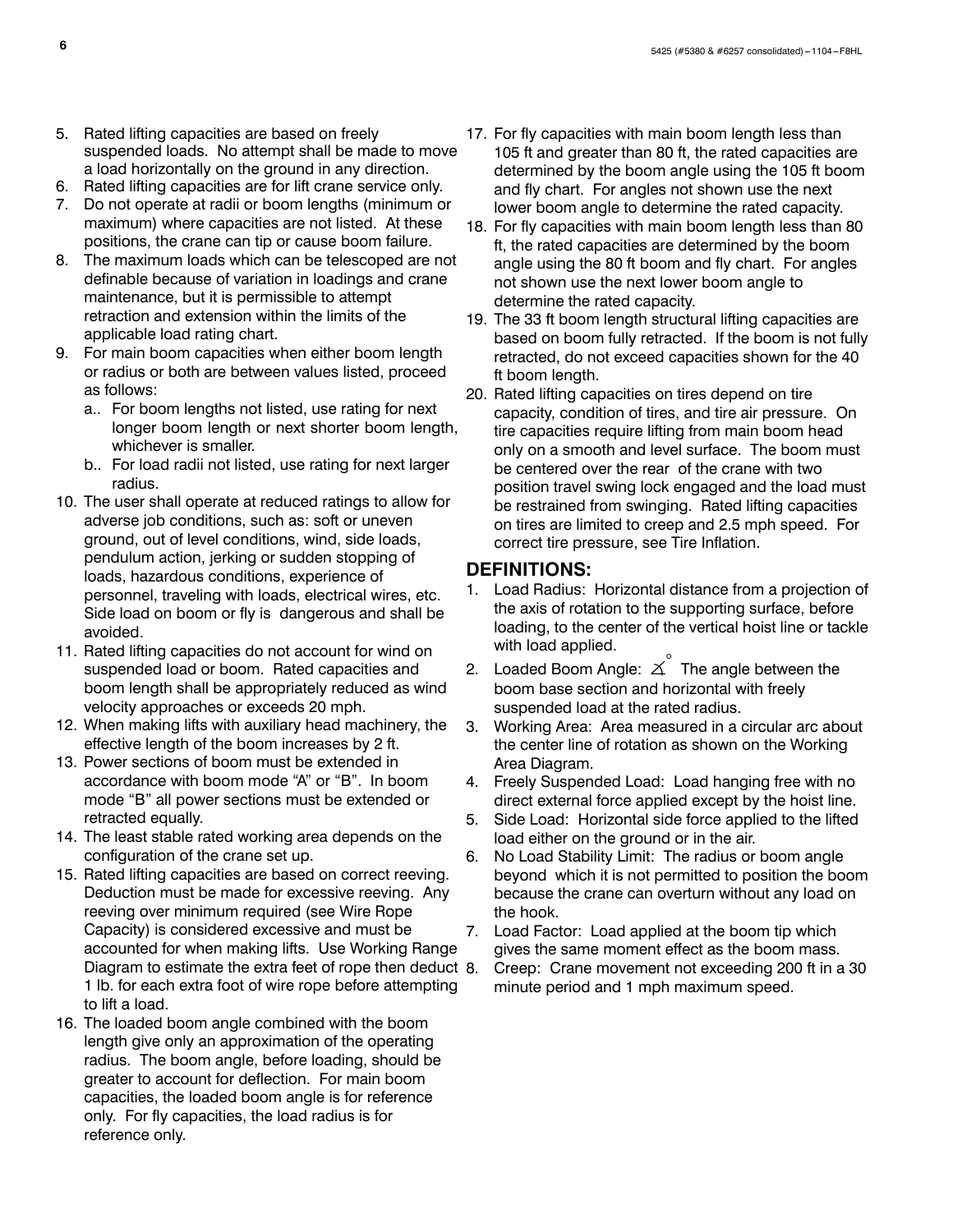

**TIRE INFLATION**

| <b>Tire Size</b> | Operation                  | Tire Pressure (psi) |
|------------------|----------------------------|---------------------|
| 12R22.5          | Creep<br>$2.5 \text{ mph}$ | 120<br>110          |
|                  |                            |                     |

#### **PONTOON LOADINGS**

| <b>Maximum Pontoon Load:</b> | <b>Maximum Pontoon</b><br><b>Ground Bearing Pressure:</b> |
|------------------------------|-----------------------------------------------------------|
| 61.750 lb                    | 137 psi                                                   |

#### **CAPACITY DEDUCTIONS FOR AUXILIARY LOAD HANDLING EQUIPMENT**

| <b>Load Handling Equipment:</b>                                              |                   |       |  |  |  |
|------------------------------------------------------------------------------|-------------------|-------|--|--|--|
| Auxiliary Head Attached                                                      |                   | 100   |  |  |  |
| 25-ton quick reeve 3-sheave hook block (see hook block for actual<br>weight) |                   | 670   |  |  |  |
| 40-ton quick reeve 4-sheave hook block (see hook block for actual<br>weight) |                   | 780   |  |  |  |
| 8.5-ton hook ball (see hook ball for actual weight)                          |                   | 360   |  |  |  |
| Lifting From Main Boom With:                                                 |                   | Ib    |  |  |  |
| 28.5 ft or 51 ft fly stowed on base (see operation note 4)                   |                   | 0     |  |  |  |
| 28.5 ft offset fly erected but not used                                      |                   | 2.600 |  |  |  |
| 51 ft offset fly erected but not used                                        |                   | 4,800 |  |  |  |
| Lifting From 28.5 ft Offset Fly With:                                        |                   |       |  |  |  |
| 22.5 ft fly tip erected but not used                                         | <b>PROHIBITED</b> |       |  |  |  |
| 22.5 ft fly tip stowed on 28.5 ft offset fly                                 | <b>PROHIBITED</b> |       |  |  |  |
| Note: Capacity deductions are for Link-Belt supplied equipment only.         |                   |       |  |  |  |

### **WINCH PERFORMANCE**

|       | <b>Winch Line Pulls</b>                                            |                   | Drum Rope Capacity (ft) |       |  |  |
|-------|--------------------------------------------------------------------|-------------------|-------------------------|-------|--|--|
| Wire  | <b>Two Speed Winch</b>                                             |                   |                         |       |  |  |
| Rope  | <b>Low Speed</b>                                                   | <b>High Speed</b> |                         | Total |  |  |
| Laver | Available* (lb)                                                    | Available (lb)    | Layer                   |       |  |  |
|       | 13.010                                                             | 6.418             | 77                      | 77    |  |  |
| 2     | 11,768                                                             | 5.805             | 85                      | 162   |  |  |
| 3     | 10.742                                                             | 5,299             | 93                      | 255   |  |  |
| 4     | 9.881                                                              | 4,874             | 101                     | 356   |  |  |
| 5     | 9.148                                                              | 4.513             | 109                     | 465   |  |  |
|       | *Maximum lifting capacity: Type RB Rope=9,080, Type ZB Rope=11,080 |                   |                         |       |  |  |

#### **WIRE ROPE CAPACITY**

|               |                                                                              |                                                                                            | Maximum Lifting Capacities Based On Wire Rope Strength                 |  |  |  |  |
|---------------|------------------------------------------------------------------------------|--------------------------------------------------------------------------------------------|------------------------------------------------------------------------|--|--|--|--|
|               | 5/8"                                                                         | 5/8"                                                                                       |                                                                        |  |  |  |  |
| Parts of Line | <b>Type RB</b>                                                               | Type ZB                                                                                    | <b>Notes</b>                                                           |  |  |  |  |
| 1             | 9,080                                                                        | 11,080                                                                                     |                                                                        |  |  |  |  |
| 2             | 18,160                                                                       | 22,160                                                                                     | Capacities shown are in pounds                                         |  |  |  |  |
| 3             | 27.240                                                                       | 33,240                                                                                     | and working loads must not ex-                                         |  |  |  |  |
| 4             | 36,320                                                                       | 44,320                                                                                     | ceed the ratings on the capacity<br>charts in the Crane Rating Manual. |  |  |  |  |
| 5             | 45,400                                                                       | 55,400                                                                                     |                                                                        |  |  |  |  |
| 6             | 54.480                                                                       | 66,480                                                                                     | Study Operator's Manual for wire<br>rope inspection procedures and     |  |  |  |  |
| 7             | 63,560                                                                       | 77,560                                                                                     | single part of line applications.                                      |  |  |  |  |
| 8             | 72,640                                                                       | 88,640                                                                                     |                                                                        |  |  |  |  |
| 9             | 81,720                                                                       |                                                                                            |                                                                        |  |  |  |  |
| <b>LBCE</b>   |                                                                              | <b>DESCRIPTION</b>                                                                         |                                                                        |  |  |  |  |
| TYPE RB       |                                                                              | 18 X 19 Rotation Resistant - Compact Strand,<br>High Strength Preformed, Right Regular Lay |                                                                        |  |  |  |  |
| TYPE ZB       | 36 X 7 Rotation Resistant - Extra Improved<br>Plow Steel - Right Regular Lay |                                                                                            |                                                                        |  |  |  |  |

#### **HYDRAULIC CIRCUIT PRESSURE SETTINGS**

| <b>Function</b>         | Pressure (PSI) |
|-------------------------|----------------|
| Front And Rear Winch    | 3.100          |
| Outriggers              | 3,000          |
| <b>Boom Hoist</b>       | 3,350          |
| Telescope               | 3,000          |
| Swing                   | 1.500          |
| Steering                | 2.000          |
| <b>Bumper Outrigger</b> | 650            |
| <b>Pilot Control</b>    | 500            |

### **WORKING AREAS**

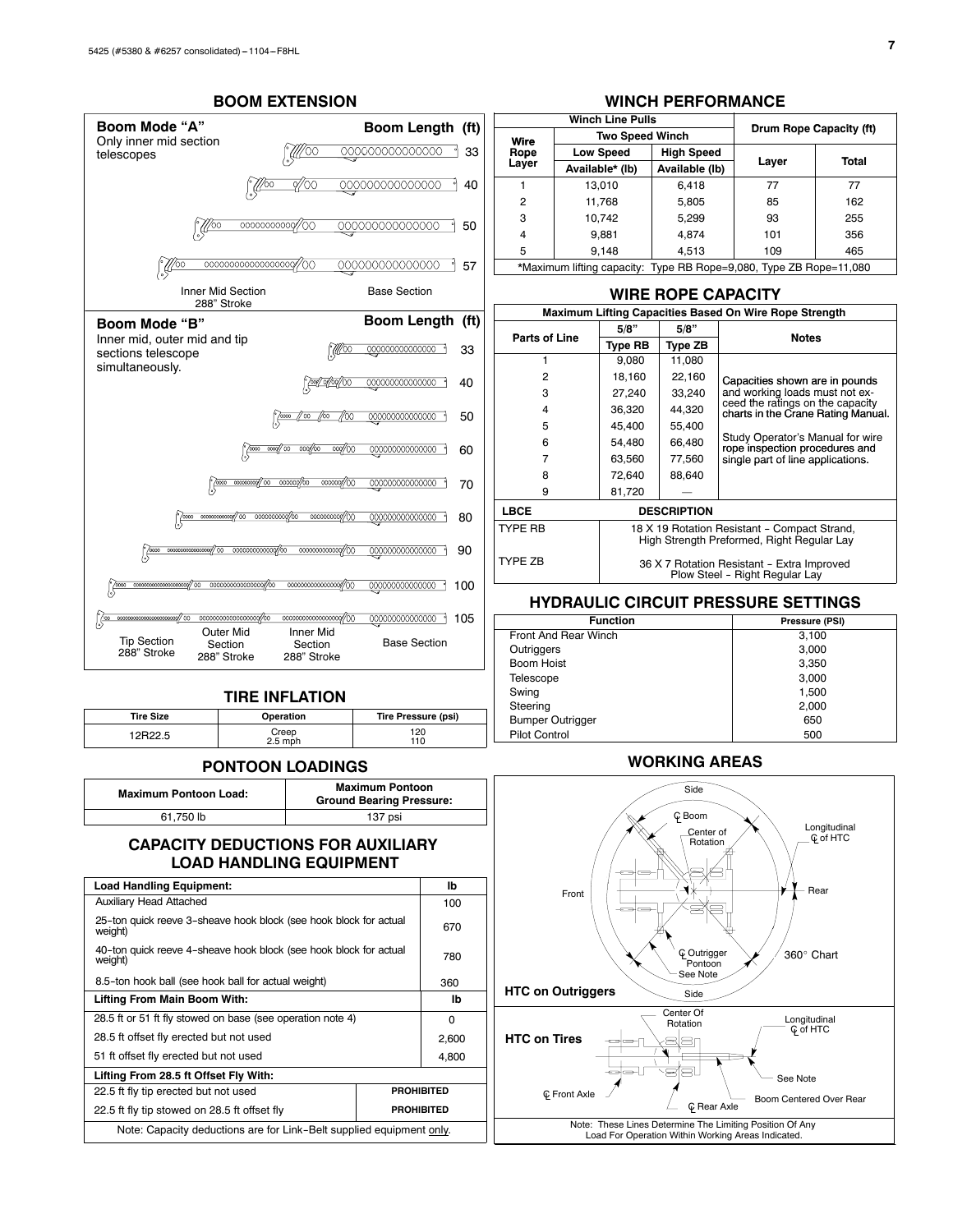

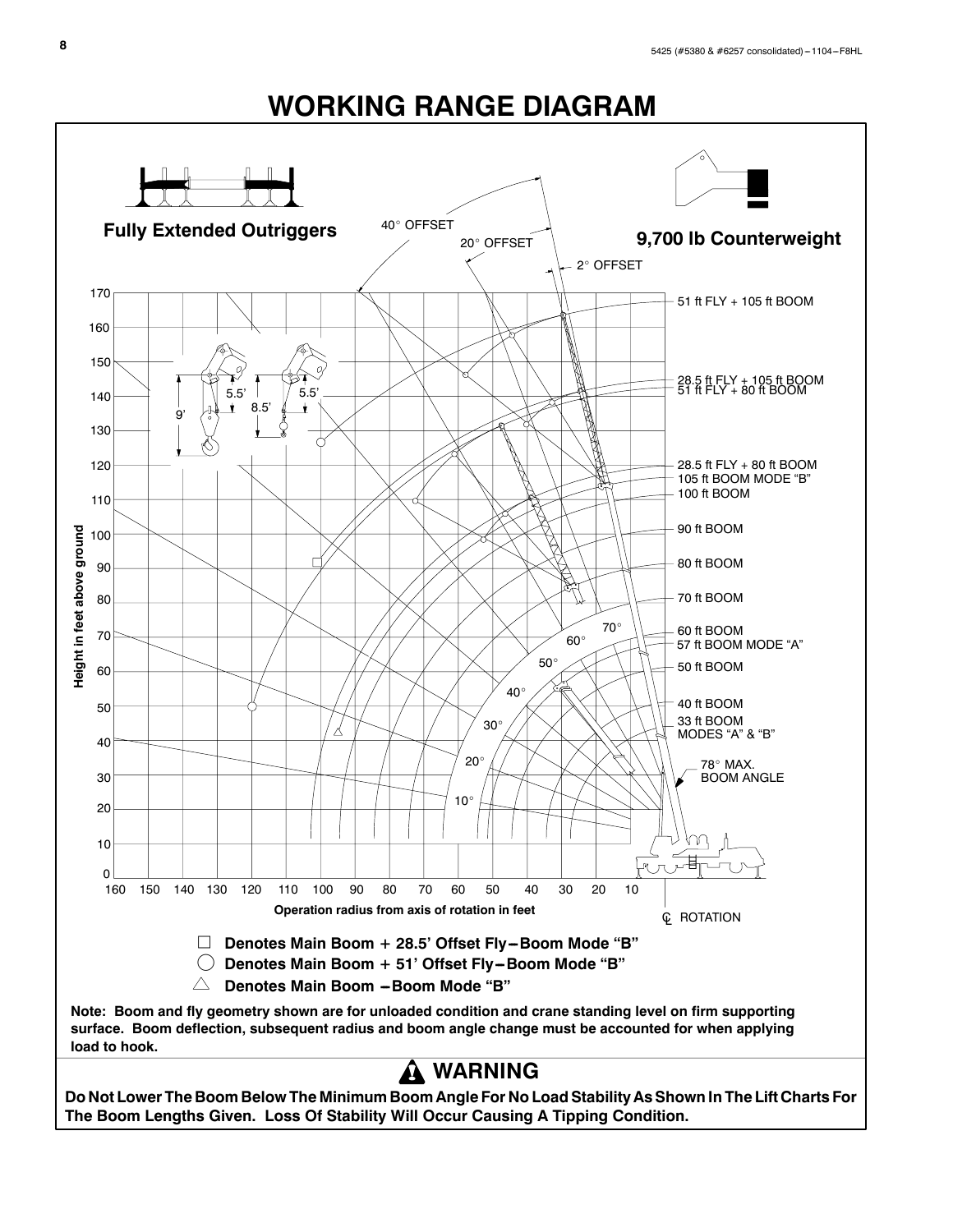| Pounds<br>See Set Up Note 2 | Rated Lifting Capacities In<br><b>Fully Extended Outriggers</b> | <u> Yoo</u> | 9.700 lb     |                      | <b>FULL EXTENSION</b><br><b>MAIN BOOM "A"</b> |              | <b>Rated Lifting Capacities</b><br>In Pounds<br><b>Fully Extended Outriggers</b><br>See Set Up Note 2 |                    |                  | $\sqrt{0000}$    | 00 ⁄                        | 9.700 lb<br>7/00<br>//00 |                  | л.<br>MAIN BOOM "B"         | <b>FULL EXTENSION</b> | $\mathbf{u}$     |
|-----------------------------|-----------------------------------------------------------------|-------------|--------------|----------------------|-----------------------------------------------|--------------|-------------------------------------------------------------------------------------------------------|--------------------|------------------|------------------|-----------------------------|--------------------------|------------------|-----------------------------|-----------------------|------------------|
| Load                        |                                                                 | 33 ft       |              |                      | 40 ft                                         |              | Load                                                                                                  |                    | 33 ft            |                  |                             | 40 ft                    |                  |                             | 50 ft                 |                  |
| Radius<br>(f <sup>t</sup> ) | $\circ$<br>Δ                                                    | $360^\circ$ | Over<br>Rear | $\circ$<br>$\preceq$ | $360^\circ$                                   | Over<br>Rear | Radius<br>(f <sup>t</sup> )                                                                           | $\circ$<br>∡       | $360^\circ$      | Over<br>Rear     | $\circ$<br>$\measuredangle$ | $360^\circ$              | Over<br>Rear     | $\circ$<br>∡                | $360^\circ$           | Over<br>Rear     |
| 9                           | 68.0                                                            | 80,000      | 80,000       |                      |                                               |              | 9                                                                                                     | 68.0               | 80,000           | 80,000           |                             |                          |                  |                             |                       |                  |
| 10                          | 66.0                                                            | 72,300      | 72,300       | 70.5                 | 72,300                                        | 72,300       | 10                                                                                                    | 66.0               | 72,300           | 72,300           | 70.5                        | 35,000                   | 35,000           | 74.5                        | 35.000                | 35,000           |
| 12                          | 62.0                                                            | 65,500      | 65.500       | 67.5                 | 65,200                                        | 65,200       | 12                                                                                                    | 62.0               | 65.500           | 65,500           | 67.5                        | 35,000                   | 35,000           | 72.5                        | 35.000                | 35,000           |
| 15                          | 55.5                                                            | 55,600      | 55.600       | 62.5                 | 55,300                                        | 55,300       | 15                                                                                                    | 55.5               | 55,600           | 55,600           | 62.5                        | 35,000                   | 35,000           | 68.5                        | 35.000                | 35,000           |
| 20                          | 43.5                                                            | 42.200      | 42.200       | 54.0                 | 41.900                                        | 41.900       | 20                                                                                                    | 43.5               | 42,200           | 42,200           | 54.0                        | 35,000                   | 35,000           | 62.5                        | 35.000                | 35,000           |
| 25                          | 26.5                                                            | 29,900      | 29,900       | 44.0                 | 29.700                                        | 29.700       | 25                                                                                                    | 26.5               | 29.900           | 29.900           | 43.5                        | 30.700                   | 30.700           | 55.5                        | 31.100                | 31.100           |
| 30                          |                                                                 |             |              | 31.0                 | 21.500                                        | 21.500       | 30                                                                                                    |                    |                  |                  | 31.0                        | 22,400                   | 22,400           | 47.5                        | 23,000                | 23,000           |
| Min. Bm.                    | $\Omega$                                                        | 18,400      | 18,400       | 0                    | 14.100                                        | 14,100       | 35                                                                                                    |                    |                  |                  |                             |                          |                  | 39.0                        | 17.700                | 17.700           |
| Ang/Cap                     | (27.5)                                                          |             |              | (34.5)               |                                               |              | 40                                                                                                    |                    |                  |                  |                             |                          |                  | 27.5                        | 14,000                | 14,000           |
| Load                        |                                                                 | 50 ft       |              |                      | 57 ft                                         |              | Min. Bm.<br>Ang/Cap                                                                                   | $\Omega$<br>(27.5) | 18.400           | 18.400           | 0<br>(34.5)                 | 13,500                   | 13,500           | 0<br>(44.5)                 | 9,200                 | 9,200            |
| Radius<br>(f <sup>t</sup> ) | $\circ$<br>X                                                    | $360^\circ$ | Over<br>Rear | $\circ$<br>X         | $360^\circ$                                   | Over<br>Rear | Load                                                                                                  |                    | 60 ft            |                  |                             | 70 ft                    |                  |                             | 80 ft                 |                  |
| 10                          | 75.0                                                            | 67.500      | 67,500       | 77.0                 | 43,800                                        | 43,800       | Radius                                                                                                | $\circ$<br>X       | $360^\circ$      | Over             | $\circ$<br>$\measuredangle$ | $360^\circ$              | Over             | $\circ$<br>$\measuredangle$ | $360^\circ$           | Over             |
| 12                          | 73.0                                                            | 61.200      | 61.200       | 75.0                 | 43,800                                        | 43,800       | (f <sup>t</sup> )                                                                                     |                    |                  | Rear             |                             |                          | Rear             |                             |                       | Rear             |
| 15                          | 69.0                                                            | 53,400      | 53.400       | 72.0                 | 42,100                                        | 42,100       | 10                                                                                                    | 77.5               | 35,000           | 35,000           |                             |                          |                  |                             |                       |                  |
| 20                          | 62.5                                                            | 41.600      | 41.600       | 66.5                 | 34,300                                        | 34,300       | 12                                                                                                    | 75.5               | 35,000           | 35,000           |                             |                          |                  |                             |                       |                  |
| 25                          | 55.5                                                            | 29,300      | 29,300       | 61.0                 | 28,700                                        | 28,700       | 15                                                                                                    | 72.5               | 35,000           | 35,000           | 75.5                        | 35,000                   | 35,000           |                             |                       |                  |
| 30                          | 48.0                                                            | 21,300      | 21.300       | 54.5                 | 21.100                                        | 21.100       | 20                                                                                                    | 67.5               | 35,000           | 35,000           | 71.5                        | 35,000                   | 35,000           | 74.5                        | 30.700                | 30,700           |
| 35                          | 39.0                                                            | 16.100      | 16.100       | 47.5                 | 16,000                                        | 16,000       | 25                                                                                                    | 62.5               | 31.400           | 31.400           | 67.0                        | 31,500                   | 31.500           | 71.0                        | 26.400                | 26,400           |
| 40                          | 27.5                                                            | 12,400      | 12,400       | 40.0                 | 12,300                                        | 12,300       | 30                                                                                                    | 56.5               | 23,200           | 23,200           | 62.5                        | 23,400                   | 23.400           | 67.0                        | 22.900                | 22,900           |
| 45                          |                                                                 |             |              | 30.5                 | 9.600                                         | 9.600        | 35<br>40                                                                                              | 50.5<br>43.5       | 18,000           | 18,000           | 57.5<br>52.0                | 18,100                   | 18.100           | 62.5<br>58.5                | 18.200<br>14.600      | 18,200<br>14.600 |
| 50                          |                                                                 |             |              | 16.0                 | 7.600                                         | 7.600        | 45                                                                                                    | 35.5               | 14,300<br>11,600 | 14,300<br>11,600 | 46.5                        | 14,500<br>11,800         | 14,500<br>11,800 | 53.5                        | 11,900                | 11,900           |
| Min. Bm.<br>Ang/Cap         | 0<br>(44.5)                                                     | 9.300       | 9.300        | 0<br>(51.5)          | 6.900                                         | 6.900        | 50                                                                                                    | 25.0               | 9.500            | 9.500            | 40.0                        | 9.700                    | 9.700            | 49.0                        | 9,900                 | 9.900            |
|                             |                                                                 |             |              |                      |                                               |              |                                                                                                       |                    |                  |                  |                             |                          |                  |                             |                       |                  |

Note: Refer To "Capacity Deductions For Auxiliary Load Handling Equipment".  $\overline{\mathcal{X}}^\circ$ <br>Loaded Boom Angle In Degrees. ( ) Reference Radius For Min. Boom Angle Capacities (Shown in Parenthesis) Are In Feet.

| 15                          | 55.5         | 55,600      | 55,600       | 62.5         | 35,000         | 35,000       | 68.5         | 35,000         | 35,000         |
|-----------------------------|--------------|-------------|--------------|--------------|----------------|--------------|--------------|----------------|----------------|
| 20                          | 43.5         | 42,200      | 42,200       | 54.0         | 35,000         | 35,000       | 62.5         | 35,000         | 35,000         |
| 25                          | 26.5         | 29,900      | 29,900       | 43.5         | 30,700         | 30,700       | 55.5         | 31,100         | 31,100         |
| 30                          |              |             |              | 31.0         | 22,400         | 22,400       | 47.5         | 23,000         | 23,000         |
| 35                          |              |             |              |              |                |              | 39.0         | 17,700         | 17,700         |
| 40                          |              |             |              |              |                |              | 27.5         | 14,000         | 14,000         |
| Min. Bm.<br>Ang/Cap         | 0<br>(27.5)  | 18,400      | 18,400       | 0<br>(34.5)  | 13,500         | 13,500       | 0<br>(44.5)  | 9,200          | 9,200          |
| Load                        |              | 60 ft       |              |              | 70 ft          |              |              | 80 ft          |                |
| Radius<br>(f <sup>t</sup> ) | $\circ$<br>∡ | $360^\circ$ | Over<br>Rear | $\circ$<br>∡ | $360^\circ$    | Over<br>Rear | $\circ$<br>∡ | 360°           | Over<br>Rear   |
| 10                          | 77.5         | 35,000      | 35,000       |              |                |              |              |                |                |
| 12                          | 75.5         | 35,000      | 35,000       |              |                |              |              |                |                |
| 15                          | 72.5         | 35,000      | 35,000       | 75.5         | 35,000         | 35,000       |              |                |                |
| 20                          | 67.5         | 35,000      | 35,000       | 71.5         | 35,000         | 35,000       | 74.5         | 30,700         | 30,700         |
| 25                          | 62.5         | 31,400      | 31,400       | 67.0         | 31,500         | 31,500       | 71.0         | 26,400         | 26,400         |
| 30                          | 56.5         | 23,200      | 23,200       | 62.5         | 23,400         | 23,400       | 67.0         | 22,900         | 22,900         |
| 35                          | 50.5         | 18,000      | 18,000       | 57.5         | 18,100         | 18,100       | 62.5         | 18,200         | 18,200         |
| 40                          | 43.5         | 14,300      | 14,300       | 52.0         | 14,500         | 14,500       | 58.5         | 14,600         | 14,600         |
| 45                          | 35.5         | 11,600      | 11,600       | 46.5         | 11,800         | 11,800       | 53.5         | 11,900         | 11,900         |
| 50                          | 25.0         | 9,500       | 9,500        | 40.0         | 9,700          | 9,700        | 49.0         | 9,900          | 9,900          |
| 55                          |              |             |              | 33.0         | 8,100          | 8,100        | 43.5         | 8,200          | 8,200          |
| 60                          |              |             |              | 23.0         | 6,700          | 6,700        | 37.5         | 6,800          | 6,900          |
| 65                          |              |             |              |              |                |              | 31.0         | 5,700          | 5,800          |
| 70                          |              |             |              |              |                |              | 22.0         | 4,700          | 4,800          |
| Min. Bm.<br>Ang/Cap         | 0<br>(54.5)  | 6,500       | 6,500        | 0<br>(64.5)  | 4,600          | 4,600        | 0<br>(74.5)  | 3,300          | 3,300          |
| Load                        |              | 90 ft       |              |              | $100$ ft       |              |              | 105 ft         |                |
| Radius<br>(ft)              | $\circ$<br>∡ | $360^\circ$ | Over<br>Rear | $\circ$<br>∡ | $360^\circ$    | Over<br>Rear | $\circ$<br>∡ | 360°           | Over<br>Rear   |
| 20                          | 77.0         |             |              |              |                |              |              |                |                |
| 25                          |              | 27,400      | 27,400       |              |                |              |              |                |                |
|                             | 73.5         | 23,500      | 23,500       | 76.0         | 21,000         | 21,000       | 76.5         | 17,500         | 17,500         |
| 30                          | 70.0         | 20,500      | 20,500       | 73.0         | 18,700         | 18,700       | 74.0         | 17,500         | 17,500         |
| 35                          | 66.5         | 18,100      | 18,100       | 70.0         | 16,500         | 16,500       | 71.0         | 15,700         | 15,700         |
| 40                          | 63.0         | 14,700      | 14,700       | 66.5         | 14,600         | 14,600       | 68.0         | 13,800         | 13,800         |
| 45                          | 59.0         | 12,000      | 12,000       | 63.0         | 12,000         | 12,000       | 65.0         | 12,100         | 12,100         |
| 50                          | 55.0         | 9,900       | 9,900        | 59.5         | 10,000         | 10,000       | 61.5         | 10,000         | 10,000         |
| 55                          | 50.5         | 8,300       | 8,400        | 56.0         | 8,400          | 8,400        | 58.5         | 8,400          | 8,400          |
| 60                          | 46.0         | 6,900       | 7,000        | 52.5         | 7,000          | 7,100        | 55.0         | 7,000          | 7,100          |
| 65                          | 41.5         | 5,800       | 5,900        | 48.5         | 5,800          | 6,000        | 51.0         | 5,900          | 6,000          |
| 70                          | 35.5         | 4,800       | 4,900        | 44.0         | 4,900          | 5,000        | 47.0         | 4,900          | 5,100          |
| 75                          | 29.5         | 4,000       | 4,100        | 39.5         | 4,100          | 4,200        | 43.0         | 4,100          | 4,300          |
| 80                          | 21.0         | 3,300       | 3,400        | 34.0         | 3,400          | 3,500        | 38.5         | 3,400          | 3,600          |
| 85                          |              |             |              |              |                |              |              |                |                |
| 90                          |              |             |              | 28.0         | 2,800<br>2,200 | 2,900        | 33.5         | 2,800          | 3,000          |
| 95                          |              |             |              | 20.0         |                | 2,400        | 27.5<br>19.5 | 2,200<br>1,800 | 2,400<br>2,000 |

Note: Refer To "Capacity Deductions For Auxiliary Load Handling Equipment".  $\overline{X}^{\circ}$ <br>Loaded Boom Angle In Degrees. ( ) Reference Radius For Min. Boom Angle Capacities (Shown In Parenthesis) Are In Feet.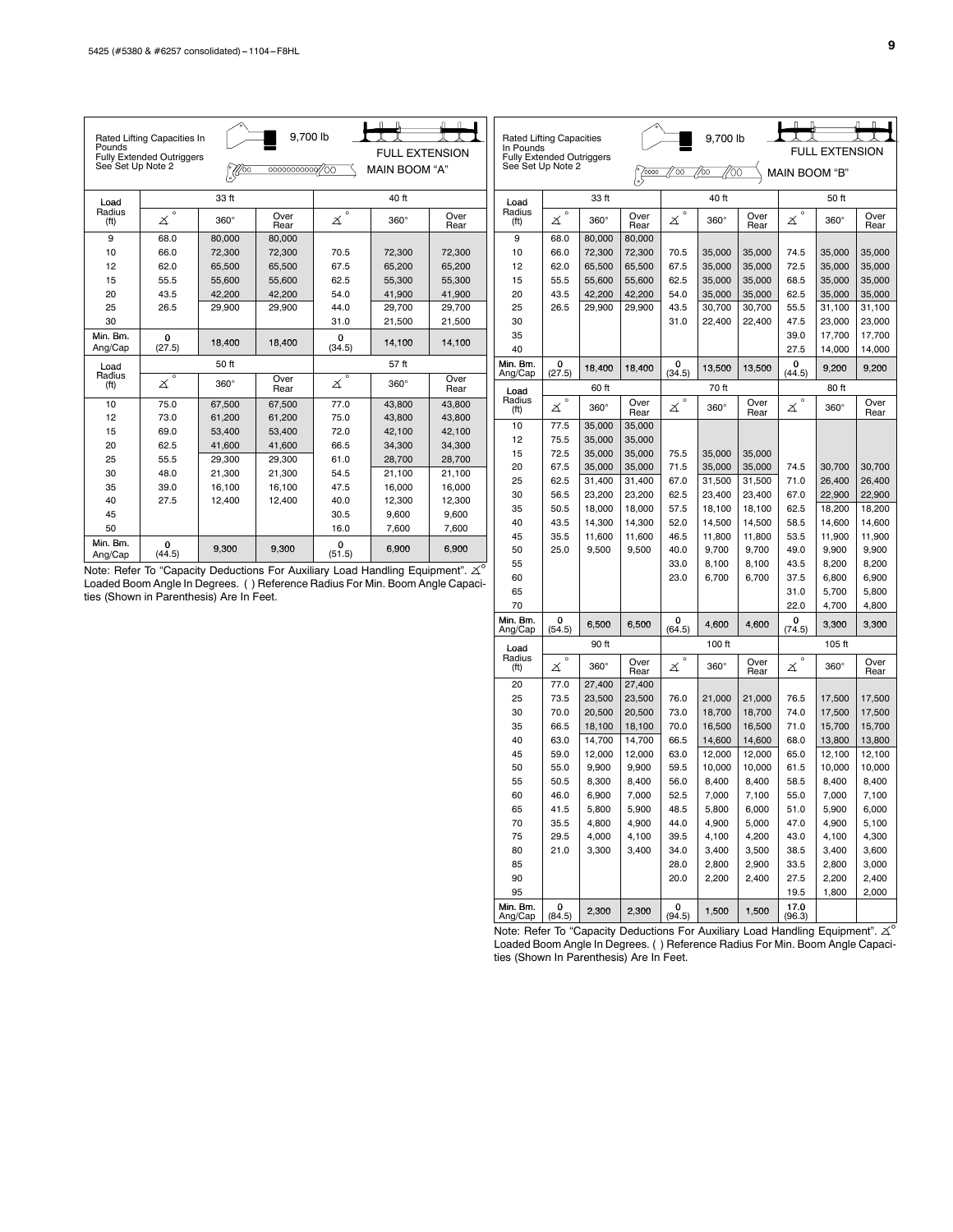$\mathsf{n}$ 





 $\mathbf{u}$ 

| Rated Lifting Capacities In Pounds<br><b>Fully Extended Outriggers</b><br>See Set Up Note 2 |              |             | <b>FULL EXTENSION</b><br>9,700 lb |             |              |             |
|---------------------------------------------------------------------------------------------|--------------|-------------|-----------------------------------|-------------|--------------|-------------|
| Load                                                                                        | 2° Offset    |             | Offset<br>$20^{\circ}$            |             | 40° Offset   |             |
| Radius<br>(f <sup>t</sup> )                                                                 | $\circ$<br>∡ | $360^\circ$ | $\circ$<br>∡                      | $360^\circ$ | $\circ$<br>∡ | $360^\circ$ |
| 25                                                                                          | 77.0         | 15,200      |                                   |             |              |             |
| 30                                                                                          | 74.5         | 13.900      |                                   |             |              |             |
| 35                                                                                          | 72.0         | 11,900      | 76.0                              | 8.700       |              |             |
| 40                                                                                          | 69.0         | 11,000      | 73.0                              | 8.100       | 77.0         | 6,100       |
| 45                                                                                          | 66.0         | 10.300      | 70.0                              | 7.600       | 74.0         | 5.800       |
| 50                                                                                          | 63.0         | 9.600       | 67.0                              | 7.100       | 71.0         | 5.600       |
| 55                                                                                          | 60.0         | 8.900       | 64.0                              | 6.700       | 67.5         | 5.400       |
| 60                                                                                          | 57.0         | 7.900       | 61.0                              | 6.400       | 64.0         | 5,300       |
| 65                                                                                          | 53.5         | 6,700       | 57.5                              | 6,000       | 60.5         | 5,100       |
| 70                                                                                          | 49.5         | 5.800       | 54.0                              | 5,800       | 57.0         | 5.000       |
| 75                                                                                          | 45.5         | 4,900       | 50.0                              | 5,300       | 52.5         | 4,900       |
| 80                                                                                          | 41.5         | 4,200       | 45.5                              | 4.500       | 48.0         | 4,700       |
| 85                                                                                          | 37.0         | 3.600       | 41.0                              | 3,800       | 42.5         | 3,900       |
| 90                                                                                          | 31.5         | 3,000       | 35.5                              | 3,200       |              |             |
| 95                                                                                          | 25.5         | 2.500       | 28.5                              | 2,700       |              |             |
| 100                                                                                         | 16.5         | 2,100       | 18.5                              | 2,200       |              |             |
| Min. Bm.<br>Ang/Cap.                                                                        | $\mathbf 0$  | 1,300       | 0                                 | 1,400       | $\Omega$     | 1,500       |

| See Set Up Note 2           | Rated Lifting Capacities In Pounds<br><b>Fully Extended Outriggers</b> |             |                        |                       |              |             |  |
|-----------------------------|------------------------------------------------------------------------|-------------|------------------------|-----------------------|--------------|-------------|--|
|                             |                                                                        |             |                        | <b>FULL EXTENSION</b> |              | 9,700 lb    |  |
| Load                        | Offset<br>$2^{\circ}$                                                  |             | Offset<br>$20^{\circ}$ |                       | 40° Offset   |             |  |
| Radius<br>(f <sup>t</sup> ) | $\circ$<br>∡                                                           | $360^\circ$ | $\circ$<br>∡           | $360^\circ$           | $\circ$<br>∡ | $360^\circ$ |  |
| 35                          | 76.5                                                                   | 9,000       |                        |                       |              |             |  |
| 40                          | 74.5                                                                   | 9,000       | 78.0*                  | 7,900                 |              |             |  |
| 45                          | 72.5                                                                   | 8,800       | 76.0                   | 7,500                 |              |             |  |
| 50                          | 70.0                                                                   | 7,900       | 73.5                   | 7,200                 | 76.5         | 5,700       |  |
| 55                          | 67.5                                                                   | 7.200       | 71.0                   | 6,600                 | 74.0         | 5.500       |  |
| 60                          | 65.5                                                                   | 6.600       | 69.0                   | 6,100                 | 71.5         | 5,400       |  |
| 65                          | 63.0                                                                   | 6,100       | 66.5                   | 5,700                 | 69.5         | 5,200       |  |
| 70                          | 60.5                                                                   | 5,500       | 64.0                   | 5,300                 | 66.5         | 5,000       |  |
| 75                          | 57.5                                                                   | 4.700       | 61.0                   | 4.900                 | 64.0         | 4,700       |  |
| 80                          | 54.5                                                                   | 4.000       | 58.5                   | 4,400                 | 61.0         | 4,400       |  |
| 85                          | 51.5                                                                   | 3,300       | 55.0                   | 3,700                 | 58.0         | 4,000       |  |
| 90                          | 48.5                                                                   | 2,800       | 52.0                   | 3,100                 | 54.5         | 3,300       |  |
| 95                          | 45.0                                                                   | 2,300       | 48.5                   | 2,600                 | 51.0         | 2,800       |  |
| 100                         | 41.5                                                                   | 1.900       | 45.0                   | 2,100                 | 47.0         | 2,300       |  |
| 105                         | 38.0                                                                   | 1,500       | 41.0                   | 1,700                 | 42.5         | 1,800       |  |
| ́                           |                                                                        |             |                        |                       |              |             |  |

#### **WARNING**

Do Not Lower 28.5 ft Offset Fly In Working Position Below 37° Main Boom Angle Unless Main Boom Length Is 86 ft Or Less, Since Loss Of Stability Will Occur Causing A Tipping Condition.





|                             | Rated Lifting Capacities In Pounds<br><b>Fully Extended Outriggers</b> |             |                        |             |                        |             |  |
|-----------------------------|------------------------------------------------------------------------|-------------|------------------------|-------------|------------------------|-------------|--|
| See Set Up Note 2           |                                                                        |             | <b>FULL EXTENSION</b>  |             | 9,700 lb               |             |  |
| Load                        | Offset<br>$2^{\circ}$                                                  |             | Offset<br>$20^{\circ}$ |             | Offset<br>$40^{\circ}$ |             |  |
| Radius<br>(f <sup>t</sup> ) | $\circ$<br>∡                                                           | $360^\circ$ | $\circ$<br>∡           | $360^\circ$ | $\circ$<br>∡           | $360^\circ$ |  |
| 35                          | 76.0                                                                   | 7,400       |                        |             |                        |             |  |
| 40                          | 74.0                                                                   | 6,700       |                        |             |                        |             |  |
| 45                          | 71.5                                                                   | 6.100       | 78.0*                  | 4,200       |                        |             |  |
| 50                          | 69.5                                                                   | 5,600       | 76.0                   | 3,900       |                        |             |  |
| 55                          | 67.0                                                                   | 5.100       | 73.5                   | 3.700       |                        |             |  |
| 60                          | 64.5                                                                   | 4.700       | 71.0                   | 3,500       | 77.0                   | 2,700       |  |
| 65                          | 62.0                                                                   | 4.300       | 68.5                   | 3.300       | 74.5                   | 2.600       |  |
| 70                          | 59.5                                                                   | 4.000       | 66.0                   | 3,100       | 72.0                   | 2.500       |  |
| 75                          | 57.0                                                                   | 3.800       | 63.0                   | 2,900       | 69.0                   | 2,400       |  |
| 80                          | 54.0                                                                   | 3.500       | 60.5                   | 2.800       | 66.0                   | 2.300       |  |
| 85                          | 51.0                                                                   | 3.300       | 57.5                   | 2.700       | 62.5                   | 2,300       |  |
| 90                          | 48.0                                                                   | 3.100       | 54.5                   | 2.600       | 59.5                   | 2.200       |  |
| 95                          | 45.0                                                                   | 2,900       | 51.0                   | 2,500       | 55.5                   | 2,200       |  |
| 100                         | 41.5                                                                   | 2.700       | 47.5                   | 2.400       | 51.5                   | 2.200       |  |
| 105                         | 37.5                                                                   | 2.300       | 43.5                   | 2.300       | 47.0                   | 2,100       |  |
| 110                         | 33.0                                                                   | 2.000       | 39.0                   | 2,200       | 41.5                   | 2,100       |  |
| 115                         | 28.0                                                                   | 1.600       | 33.5                   | 1,800       |                        |             |  |
| 120                         | 22.0                                                                   | 1,400       | 26.5                   | 1,500       |                        |             |  |
| ́                           |                                                                        |             |                        |             |                        |             |  |

#### **WARNING**

Do Not Lower 51 ft Offset Fly In Working Position Below 17° Main Boom Angle Unless Main Boom Length Is 78 ft Or Less, Since Loss Of Stability Will Occur Causing A Tipping Condition.

Note: Refer To "Capacity Deductions For Auxiliary Load Handling Equipment".  $\angle^{\circ}$ Loaded Boom Angle In Degrees. \* This Capacity Based On Maximum Obtainable Boom Angle.

| Rated Lifting Capacities In Pounds<br><b>Fully Extended Outriggers</b><br>See Set Up Note 2 |              |             |                        | <b>FULL EXTENSION</b> | 9,700 lb     |             |  |
|---------------------------------------------------------------------------------------------|--------------|-------------|------------------------|-----------------------|--------------|-------------|--|
| Load                                                                                        | 2° Offset    |             | Offset<br>$20^{\circ}$ |                       | 40° Offset   |             |  |
| Radius<br>(f <sup>t</sup> )                                                                 | $\circ$<br>∡ | $360^\circ$ | $\circ$<br>∡           | $360^\circ$           | $\circ$<br>∡ | $360^\circ$ |  |
| 40                                                                                          | 77.5         | 5,800       |                        |                       |              |             |  |
| 45                                                                                          | 75.5         | 5,700       |                        |                       |              |             |  |
| 50                                                                                          | 74.0         | 5,400       |                        |                       |              |             |  |
| 55                                                                                          | 72.0         | 5,100       | 77.5                   | 3,700                 |              |             |  |
| 60                                                                                          | 70.5         | 4,800       | 75.5                   | 3,500                 |              |             |  |
| 65                                                                                          | 68.5         | 4,500       | 73.5                   | 3.400                 |              |             |  |
| 70                                                                                          | 66.5         | 4.200       | 71.5                   | 3,200                 | 76.5         | 2,500       |  |
| 75                                                                                          | 64.5         | 3,900       | 69.5                   | 3,100                 | 74.5         | 2,400       |  |
| 80                                                                                          | 62.0         | 3,600       | 67.5                   | 2,900                 | 72.5         | 2,400       |  |
| 85                                                                                          | 60.0         | 3.300       | 65.5                   | 2,800                 | 70.5         | 2,300       |  |
| 90                                                                                          | 58.0         | 3,000       | 63.5                   | 2,700                 | 68.0         | 2,300       |  |
| 95                                                                                          | 55.5         | 2,800       | 61.0                   | 2.600                 | 65.5         | 2,200       |  |
| 100                                                                                         | 53.0         | 2,300       | 58.5                   | 2,500                 | 63.0         | 2,200       |  |
| 105                                                                                         | 50.0         | 1,900       | 56.0                   | 2,300                 | 60.5         | 2,200       |  |
| 110                                                                                         |              |             | 53.5                   | 2.000                 | 57.5         | 2,100       |  |
| 115                                                                                         |              |             | 50.5                   | 1,600                 | 54.5         | 1,900       |  |
| 120                                                                                         |              |             |                        |                       | 51.0         | 1,500       |  |
| Λ<br>,,,,,,,,,,,,                                                                           |              |             |                        |                       |              |             |  |

Do Not Lower 51 ft Offset Fly In Working Position Below 47.5° Main Boom Angle **WARNING** Unless Main Boom Length Is 78 ft Or Less, Since Loss Of Stability Will Occur Causing A Tipping Condition.

Note: Refer To "Capacity Deductions For Auxiliary Load Handling Equipment".  $\measuredangle^\circ$ Loaded Boom Angle In Degrees. \*This Capacity Based On Maximum Obtainable Boom Angle.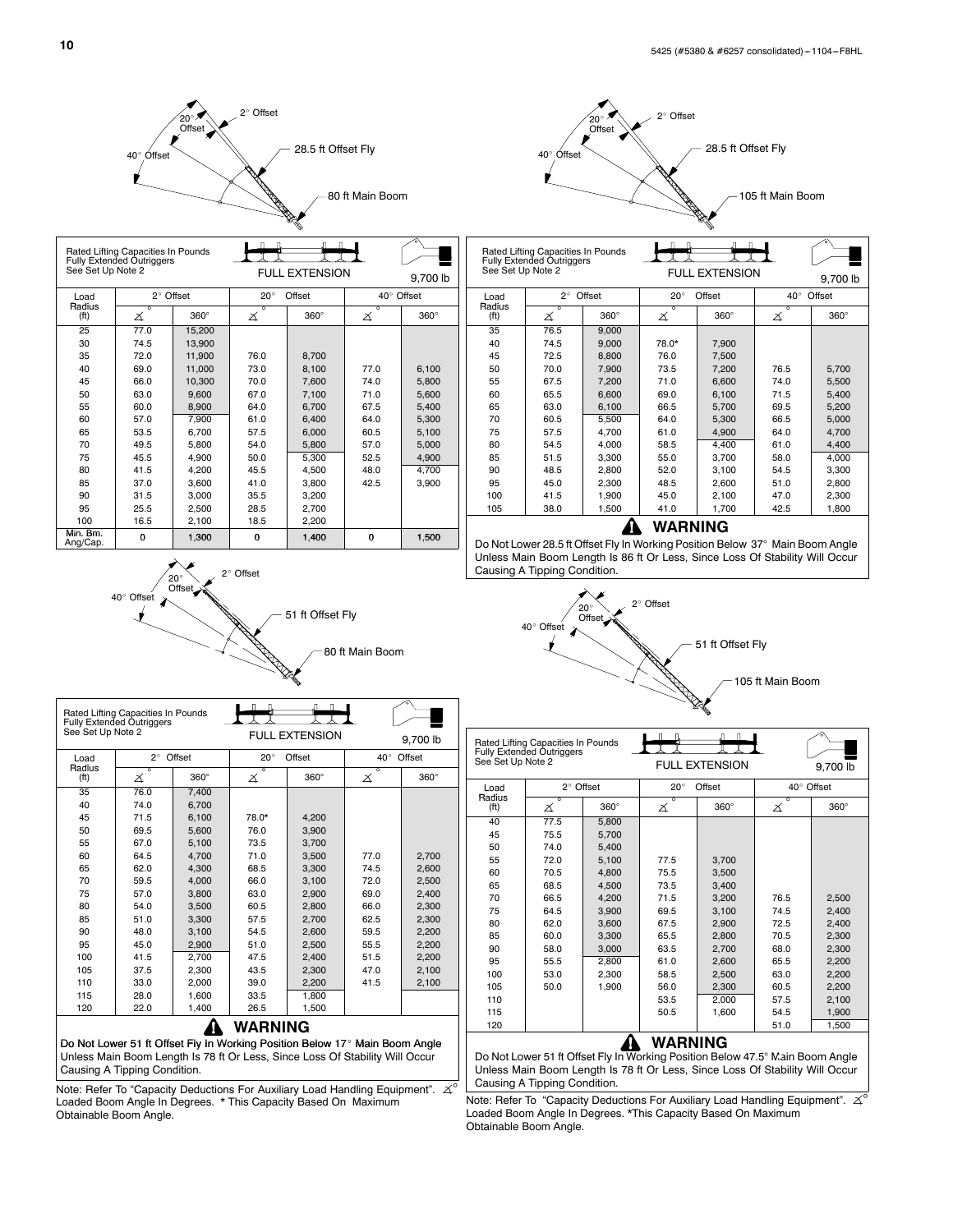**This page intentionally left blank**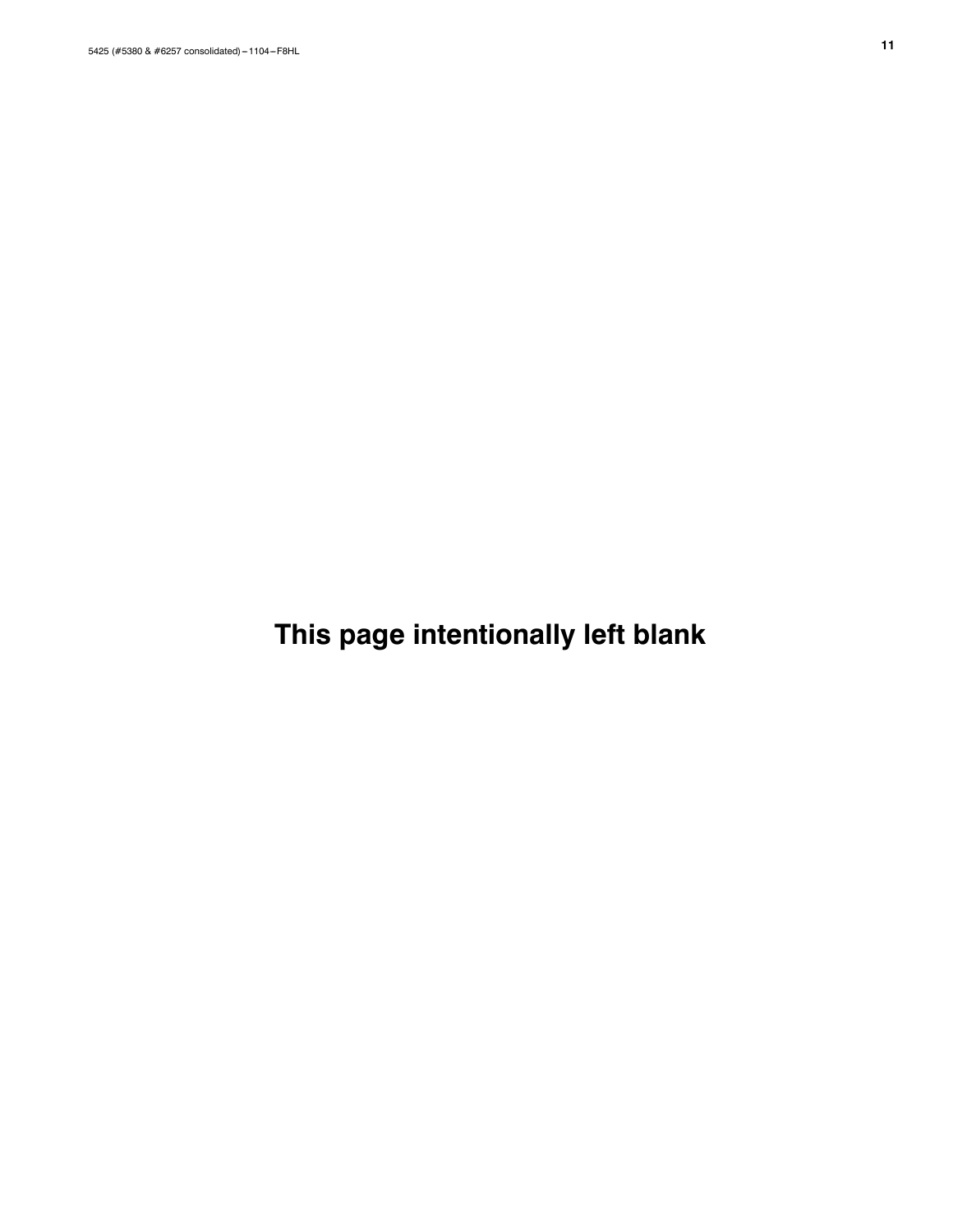**This page intentionally left blank**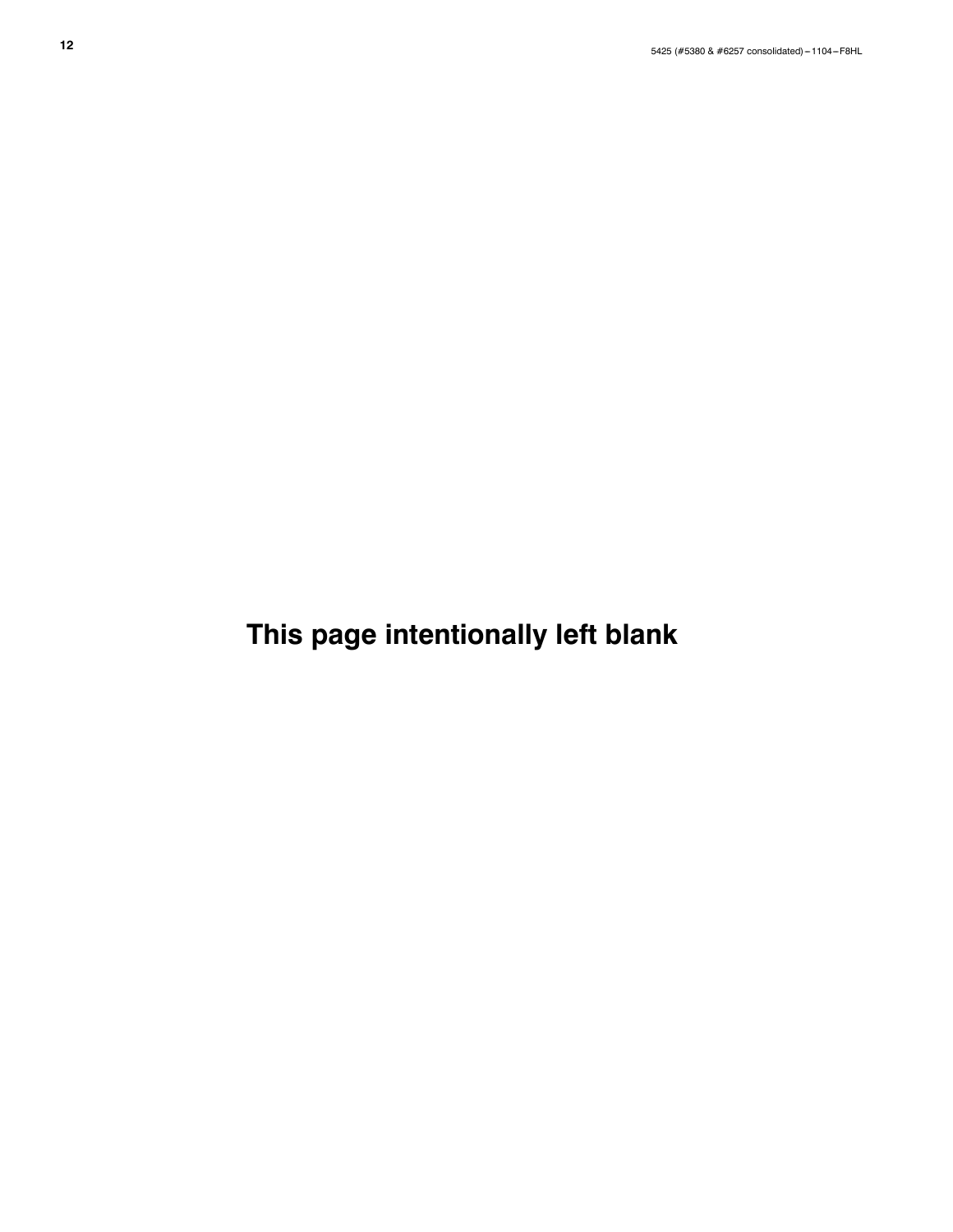**This page intentionally left blank**